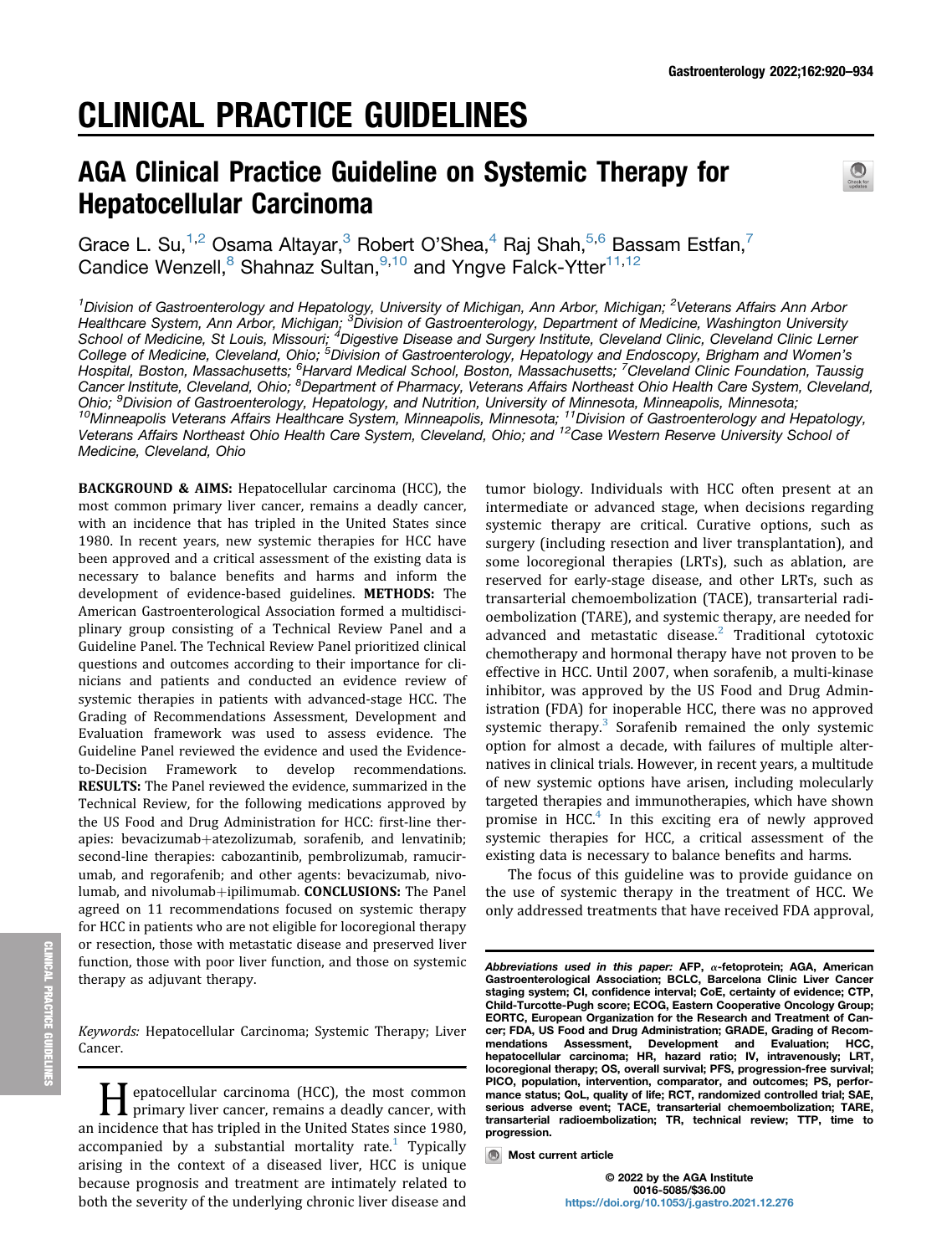and not emerging therapies. This guideline is intended to inform and advise clinicians regarding options for first-line therapy and to define second-line therapy for those who fail first-line systemic treatment, as well as systemic therapy as adjuvant therapy for those individuals who are candidates for LRT or surgery. In addition, we will examine the question of systemic therapy in individuals with poor liver function.

The target audience of this guideline encompasses health care professionals, including gastroenterologists, transplant hepatologists, medical oncologists, and pharmacists, as well as patients and policy makers.

# Methods

#### **Overview**

This document represents the official recommendations of the American Gastroenterological Association (AGA) and was approved by the AGA Governing Board. The guideline was developed using the Grading of Recommendations Assessment, Development and Evaluation (GRADE) framework and adhered to best practices in guideline development. A detailed synthesis of the evidence from which these recommendations were formulated can be found in the accompanying Technical Review (TR).<sup>5</sup>

## Guideline Panel Composition and Conflict of **Interest**

Members of the Guideline Panel and Technical Review Panel were selected by the AGA Governing Board and Clinical Guidelines Committee based on their clinical and methodological expertise with careful consideration of all National Academy of Medicine standards for trustworthy guidelines. The multidisciplinary team included transplant and non–transplant hepatologists, general gastroenterologists, a medical oncologist, a pharmacist, and guideline methodologists with expertise in GRADE. A patient representative was also included in the development of the guideline and review process. Panel members disclosed all potential conflicts of interest. Conflicts were managed according to AGA policies. The guideline methodologists and chairs had no conflicts of interest. No Guideline Panel member was excused from participation in the process owing to disqualifying conflict. A full list of conflicts can be accessed at AGA's National Office in Bethesda, MD.

## Formulation of Clinical Questions and Determining Outcomes of Interest

A protocol was developed a priori by the TR Panel to guide the systematic review. The PICO format was used to outline the specific patient population (P), intervention (I), comparator (C), and outcomes (O) for each clinical question. The panel selected desirable (benefits) and undesirable (harms) patient-important outcomes and summarized the evidence for the following medications approved by the FDA for HCC: first-line therapies: bevacizumab+atezolizumab, sorafenib, and lenvatinib; secondline therapies: cabozantinib, pembrolizumab, ramucirumab, and regorafenib; and other agents: bevacizumab, nivolumab, and nivolumab+ipilimumab. The following outcomes were considered critical or important: overall mortality, HCC-related mortality, health-related quality of life (QoL), disease progression (or recurrence), progression (or recurrence)-free survival,

harms (serious adverse events [SAEs] and/or treatment discontinuation due to adverse events), and cost or resource use.

#### Evidence Review and Development of Recommendations

For each guideline question, the TR Panel created an evidence profile and Evidence to Decision tables. The certainty in the body of evidence was assessed for each effect estimate of the outcomes of interest following the GRADE approach based on the following domains: risk of bias, imprecision, inconsistency and magnitude of the estimates of effects, indirectness of the evidence, risk of publication bias, presence of large effects, dose–effect relationship, and an assessment of the effect of plausible residual and opposing confounding. The certainty was categorized into 4 levels ranging from very low to high [\(Table 1](#page-2-0)).

The Guideline Panel and the authors of the TR met virtually on June 11, 2021. During this virtual meeting, the Guideline Panel developed recommendations based on the evidence summarized in the Evidence to Decision tables. For each recommendation, the Panel took a population perspective and reached consensus on the following: certainty of evidence (CoE); balance of benefits and harms; and assumptions about the values and preferences associated with the decision, health equity, acceptability, and feasibility. The Guideline Panel did not explicitly incorporate cost or cost-effectiveness. The panel agreed on the recommendations (including direction and strength), remarks, and qualifications by consensus.

## Interpretation of Strong and Conditional Recommendations

The CoE and the strength of recommendation are provided for each clinical question. The recommendations are labeled as "strong" or "conditional" according to the GRADE approach. The words "the guideline panel recommends" are used for strong recommendations, and "the guideline panel suggests" for conditional recommendations. [Table 2](#page-2-1) provides GRADE's interpretation of strong and conditional recommendations by patients, clinicians, health care policy makers, and researchers.

#### Review Process

Draft recommendations were reviewed by all members of the panel and the guideline and accompanying TR were made available online for a 14-day, open, public comment period. All comments were reviewed and carefully considered by the Guideline Panel and TR Panel, respectively. Changes were incorporated in revised documents and when changes were not accepted, an internal response document was created. The document was revised to address pertinent comments and minor changes were made to the recommendations. The TR and Guideline also underwent independent peer review and were approved by the AGA Governing Board.

#### How to Use This Guideline

This Guideline is not intended to impose a standard of care. Rather, it provides the basis for rational informed decisions for patients and health care professionals. Statements regarding the underlying values and preferences, as well as qualifying remarks accompanying each recommendation, should never be omitted when quoting or translating recommendations from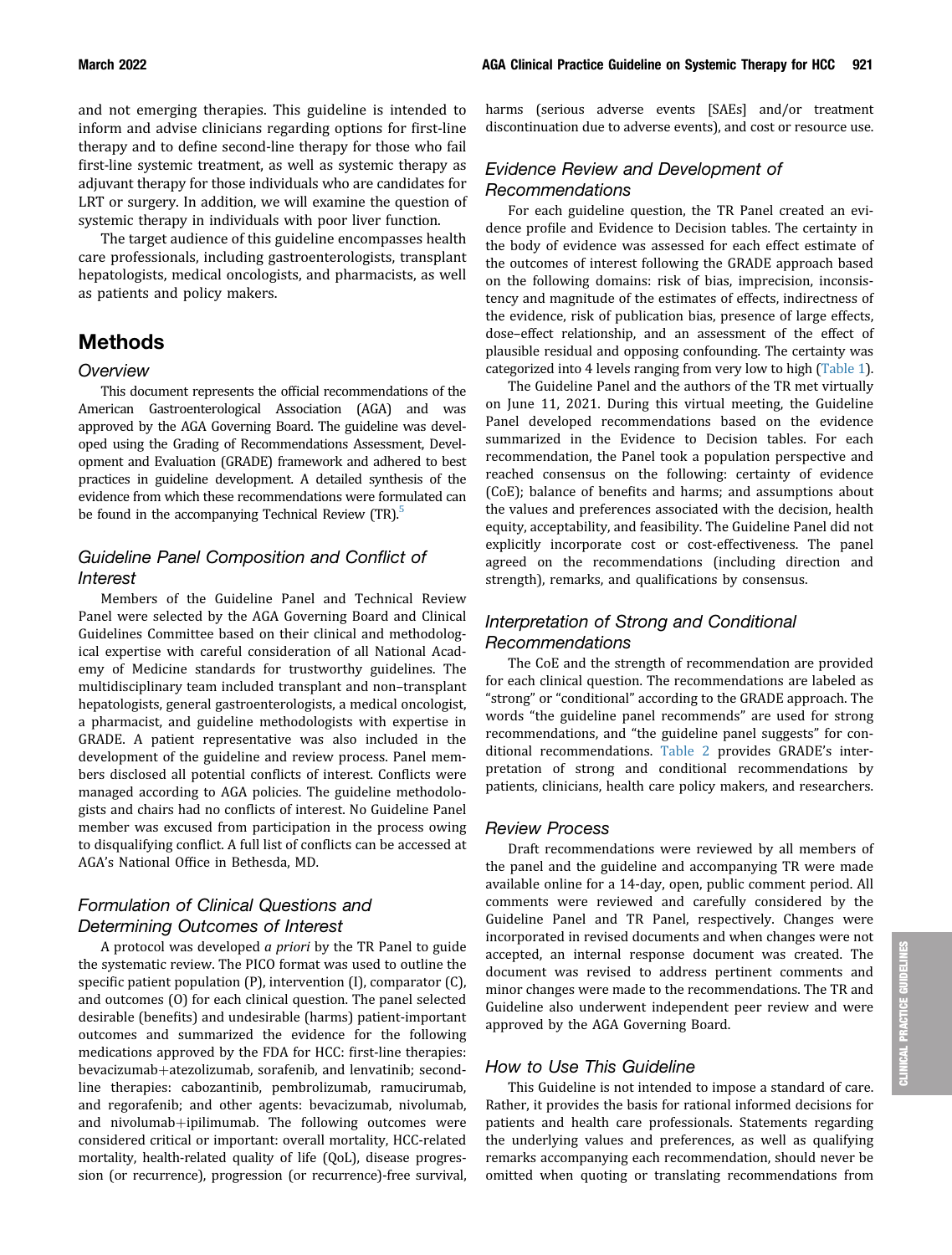<span id="page-2-0"></span>Table 1.Interpretation of the Certainty in Evidence of Effects Using the Grading of Recommendations, Assessment, Development and Evaluation Framework

| Certainty | Description                                                                                                                                                                                |
|-----------|--------------------------------------------------------------------------------------------------------------------------------------------------------------------------------------------|
| High      | We are very confident that the true effect lies close to that of the estimate of the effect.                                                                                               |
| Moderate  | We are moderately confident in the effect estimate. The true effect is likely to be close to the estimate of the effect, but there is a<br>possibility that it is substantially different. |
| Low       | Our confidence in the effect estimate is limited. The true effect may be substantially different from the estimate of the effect.                                                          |
| Very low  | We have very little confidence in the effect estimate. The true effect is likely to be substantially different from the estimate of<br>effect                                              |

this guideline. Recommendations provide guidance for typical patients; no recommendation can take into account all of the unique individual circumstances that must be considered when making recommendations for individual patients. However, discussions around benefits and harms can be used for shared decision making, especially for conditional recommendations when it is important to consider patients' values.

## Recommendations

See [Table 3](#page-3-0) for a summary of recommendations.

# First-Line Treatment for Hepatocellular Carcinoma in Individuals With Preserved Liver Function

Recommendation: In patients with HCC with preserved liver function not eligible for LRT or resection or with metastatic disease, the AGA suggests atezolizumab + bevacizumab over sorafenib. Conditional recommendation, low certainty evidence. Comment: Gastrointestinal bleeding is a known adverse effect of bevacizumab and individuals should undergo endoscopic evaluation and treatment for esophageal varices before treatment.

The AGA suggests atezolizumab+bevacizumab over sorafenib in patients with advanced HCC (who are not eligible for LRT or resection or metastatic disease) and preserved liver function. The TR identified 1 study, the IMBrave150 trial, $6$  which showed superiority of the combination of the immune checkpoint inhibitor (anti–programmed death ligand-1 antibody) atezolizumab (1200 mg intravenously [IV] once every 3 weeks) and the antiangiogenic agent (anti–vascular endothelial growth factor antibody) bevacizumab (15 mg/kg IV every 3 weeks) over sorafenib (400 mg twice daily, orally) in individuals with HCC who had not previously had systemic therapy. The trial excluded individuals with a history of autoimmune diseases, allogeneic stem cell or solid organ transplantation, idiopathic pulmonary fibrosis or pneumonitis, co-infection with hepatitis B or hepatitis C viruses, and untreated or incompletely treated esophageal or gastric varices with bleeding or high risk for bleeding. Trial participants had to undergo endoscopic evaluation and treatment for varices before enrollment. This open-label study was limited to individuals with preserved liver function—99% of participants were Child-Turcotte-Pugh (CTP) A—and to individuals with good functional status, with Eastern Cooperative Oncology Group (ECOG) performance status (PS) of 0 in 62.5% of participants and ECOG PS 1 in 27.5%. Most participants (81.5%) were at Barcelona Clinic Liver

<span id="page-2-1"></span>Table 2. Interpretation of Strong and Conditional Recommendations Using the Grading of Recommendations Assessment, Development and Evaluation Framework

| Recommendation | For patients                                                                                                                | For clinicians                                                                                                                                                                                                                                                                                                                                          |  |  |
|----------------|-----------------------------------------------------------------------------------------------------------------------------|---------------------------------------------------------------------------------------------------------------------------------------------------------------------------------------------------------------------------------------------------------------------------------------------------------------------------------------------------------|--|--|
| Strong         | Most individuals in this situation would want the<br>recommended course of action and only a small<br>proportion would not. | Most individuals should receive the recommended<br>course of action. Formal decision aids are not likely<br>to be needed to help individuals make decisions<br>consistent with their values and preferences.                                                                                                                                            |  |  |
| Conditional    | The majority of individuals in this situation would<br>want the suggested course of action, but many<br>would not.          | Different choices will be appropriate for individual<br>patients consistent with their values and<br>preferences. Decision aids may be useful in helping<br>patients make decisions consistent with their<br>individual risks, values, and preferences. Clinicians<br>should expect to spend more time with patients<br>when working toward a decision. |  |  |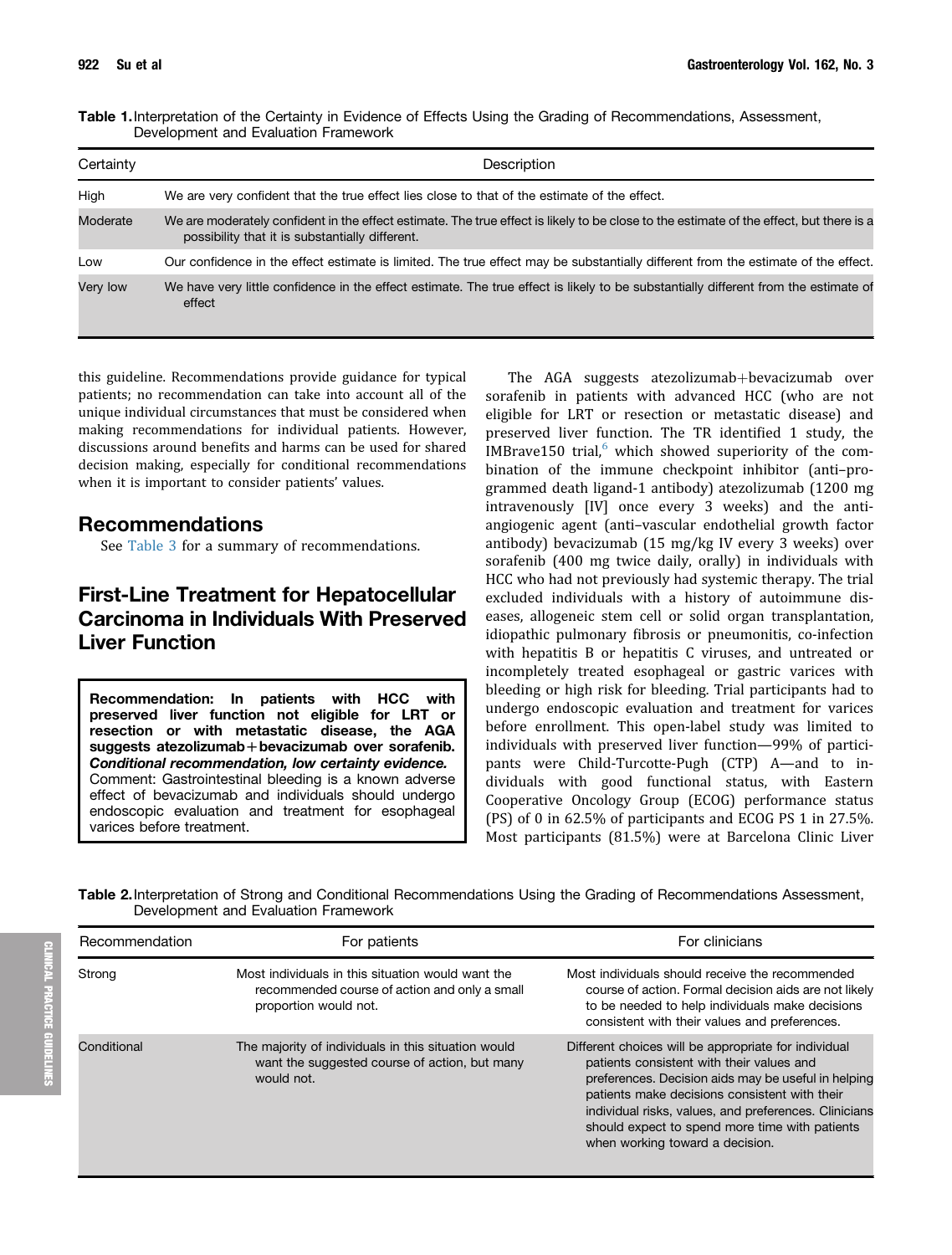<span id="page-3-0"></span>T[a](#page-4-0)ble 3. Executive Summary of Recommendations<sup>a</sup>

| Recommendations                                                                                                                                                                                                                                                                                                                                                                                                                                                                                                                                                                                                                                                                                                                                                                                                                                                                                                                                                                                                                                                                                                                                         | Strength of recommendation | Certainty of evidence |
|---------------------------------------------------------------------------------------------------------------------------------------------------------------------------------------------------------------------------------------------------------------------------------------------------------------------------------------------------------------------------------------------------------------------------------------------------------------------------------------------------------------------------------------------------------------------------------------------------------------------------------------------------------------------------------------------------------------------------------------------------------------------------------------------------------------------------------------------------------------------------------------------------------------------------------------------------------------------------------------------------------------------------------------------------------------------------------------------------------------------------------------------------------|----------------------------|-----------------------|
| 1. First-line treatment for HCC in patients with preserved liver function<br>In patients with HCC with preserved liver function not eligible for<br>LRT or resection or with metastatic disease, the AGA suggests<br>atezolizumab+bevacizumab over sorafenib.<br>Comment: Gastrointestinal bleeding is a known adverse effect of<br>bevacizumab and individuals should undergo endoscopic<br>evaluation and treatment for esophageal varices before                                                                                                                                                                                                                                                                                                                                                                                                                                                                                                                                                                                                                                                                                                     | Conditional                | Low                   |
| treatment.<br>In patients with HCC with preserved liver function not eligible for<br>LRT or resection or with metastatic disease who are not<br>candidates for treatment with atezolizumab+bevacizumab, the<br>AGA suggests either lenvatinib or sorafenib over no systemic<br>therapy.<br>Comments: Patients who place a higher value on delayed<br>radiologic disease progression and lower value on the increase<br>in adverse events (both serious and leading to discontinuation<br>of the drug) may reasonably choose lenvatinib over sorafenib.<br>Patients who place a higher value on blood pressure control<br>and a lower value on the adverse skin reactions would<br>reasonably select sorafenib over lenvatinib. It should be noted<br>that lenvatinib has not been studied in patients with invasion of<br>the main portal vein and thus may not be appropriate for this<br>population. Patients who place a higher value on the adverse<br>events associated with sorafenib or lenvatinib and lower value<br>on the reduction in mortality (2.8 mo for sorafenib, unknown for<br>lenvatinib) may reasonably select no systemic therapy. | Conditional                | Low                   |
| 2. Second-line treatment for individuals with disease<br>progression or intolerance to first-line systemic therapy                                                                                                                                                                                                                                                                                                                                                                                                                                                                                                                                                                                                                                                                                                                                                                                                                                                                                                                                                                                                                                      |                            |                       |
| In patients with HCC with preserved liver function not eligible for<br>LRT or resection or with metastatic disease, who had<br>progression of disease on sorafenib, the AGA suggests<br>cabozantinib over no systemic therapy.<br>Comment: Patients who place a higher value on adverse effects<br>associated with cabozantinib and lower value on the reduction<br>in mortality (2.2 mo) may reasonably decline cabozantinib.                                                                                                                                                                                                                                                                                                                                                                                                                                                                                                                                                                                                                                                                                                                          | Conditional                | Very low              |
| In patients with HCC with preserved liver function not eligible for<br>LRT or resection or with metastatic disease, and who had<br>progression of disease on sorafenib, the AGA suggests using<br>pembrolizumab over no systemic therapy.<br>Comments: Patients who place a higher value on adverse effects<br>associated with pembrolizumab and lower value on the<br>reduction in mortality (3.3 mo) may reasonably decline<br>pembrolizumab. Patients with main portal vein invasion or<br>inferior vena cava or cardiac involvement of HCC on the basis<br>of imaging were not studied.                                                                                                                                                                                                                                                                                                                                                                                                                                                                                                                                                             | Conditional                | Low                   |
| In patients with HCC with preserved liver function and AFP $>400$<br>ng/mL not eligible for LRT or resection or with metastatic<br>disease who had progression of disease on sorafenib, the AGA<br>suggests using ramucirumab over no systemic therapy.<br>Comments: Patients who place a higher value on adverse effects<br>associated with ramucirumab and lower value on the reduction<br>in mortality (1.2 mo) may reasonably decline ramucirumab. In<br>patients with $AFP < 400$ ng/mL, the AGA suggests against the<br>use of ramucirumab.                                                                                                                                                                                                                                                                                                                                                                                                                                                                                                                                                                                                       | Conditional                | Low                   |
| In patients with HCC with preserved liver function not eligible for<br>LRT or resection or with metastatic disease, who had<br>progression of disease on sorafenib, the AGA suggests<br>regorafenib over no systemic therapy.                                                                                                                                                                                                                                                                                                                                                                                                                                                                                                                                                                                                                                                                                                                                                                                                                                                                                                                           | Conditional                | Low                   |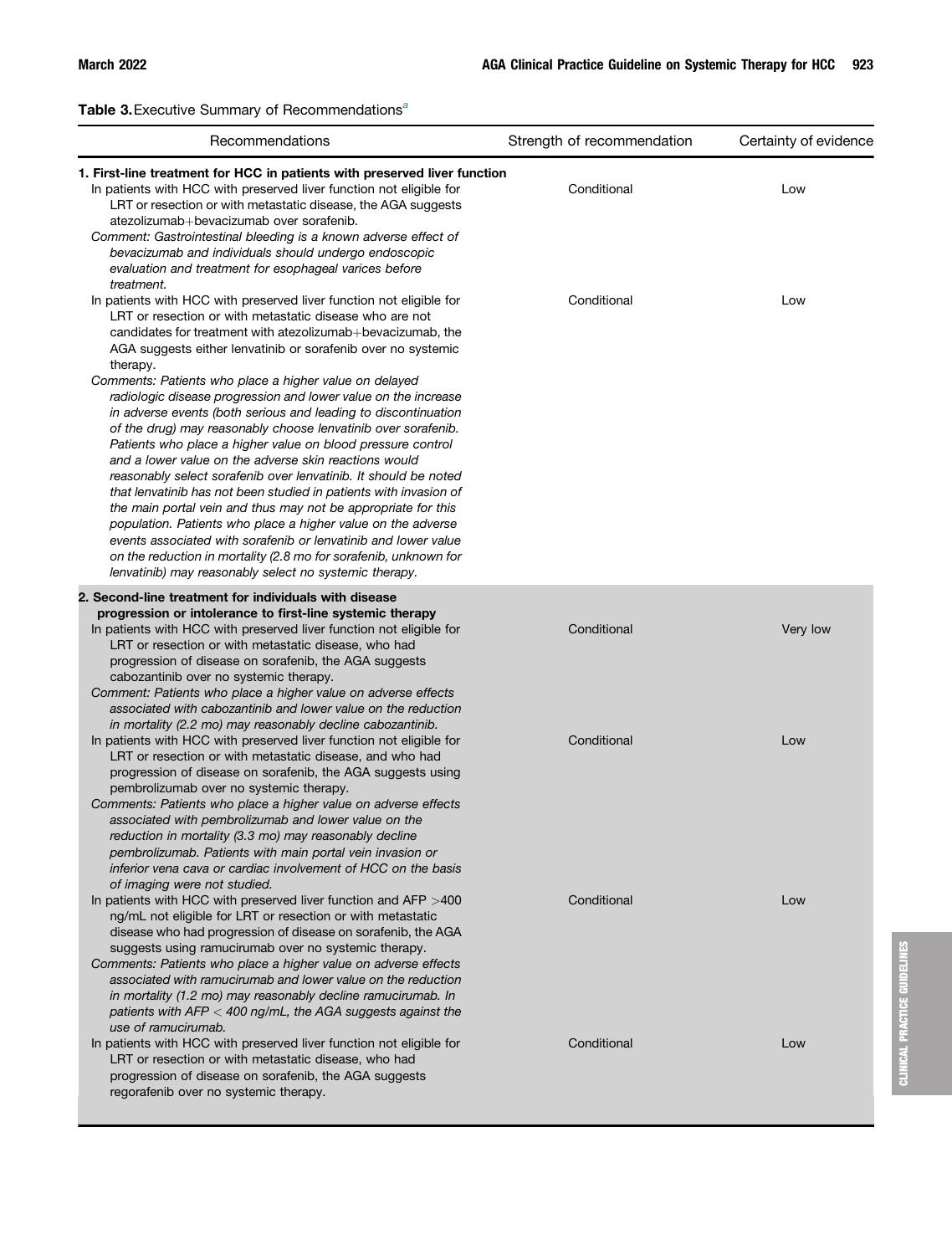| Recommendations                                                                                                                                                                                                                                                                                                                                                                                                                                                                                        | Strength of recommendation                               | Certainty of evidence              |
|--------------------------------------------------------------------------------------------------------------------------------------------------------------------------------------------------------------------------------------------------------------------------------------------------------------------------------------------------------------------------------------------------------------------------------------------------------------------------------------------------------|----------------------------------------------------------|------------------------------------|
| Comment: Patients who place a higher value on adverse effects<br>associated with regorafenib and lower value on the reduction in<br>mortality (2.8 mo) may reasonably decline regorafenib.<br>Regorafenib should not be used in patients who did not<br>tolerate sorafenib due to toxicity.                                                                                                                                                                                                            |                                                          |                                    |
| 3. Systemic therapy for HCC in patients with poor liver function<br>In patients with HCC with poor liver function not eligible for LRT or<br>resection or with metastatic disease, the AGA suggests<br>against routine use of sorafenib.<br>Comment: Patients, particularly those who are not CTP C, who<br>place a higher value on the uncertain reduction in mortality and<br>lower value on the harms, may reasonably select to use<br>sorafenib.                                                   | Conditional                                              | Very low                           |
| 4. Systemic therapy for HCC as adjuvant therapy<br>In patients with HCC undergoing curative surgical resection, the<br>AGA suggests against adjuvant sorafenib therapy.<br>In patients with HCC undergoing curative local ablation, the AGA<br>suggests against adjuvant sorafenib therapy.<br>In patients with HCC undergoing TACE LRT, the AGA suggests<br>against adjuvant sorafenib therapy.<br>In patients with HCC undergoing TACE LRT the AGA suggests<br>against adjuvant bevacizumab therapy. | Conditional<br>Conditional<br>Conditional<br>Conditional | Low<br>Low<br>Very low<br>Very low |

<span id="page-4-0"></span><sup>a</sup>Please see the accompanying Technical Review<sup>5</sup> for supporting evidence.

Cancer (BCLC) stage C, but earlier-stage diseases were also included, with 15% at BCLC stage B and 3% at BCLC stage A. Median overall survival (OS) was 19.2 months in the atezolizumab+bevacizumab group vs  $13.4$  months in the sorafenib group, and was consistent with an improvement in progression-free survival (PFS). Although participants were randomized to each treatment arm, neither the participants nor the investigators were blinded, which could have affected the decision to continue treatment and introduced bias. Furthermore, the lack of blinding could also differentially affect the choice of post-protocol therapies in the post-discontinuation period, which could affect survival, as this was not regulated. Deterioration of QoL was reported using the European Organization for Research and Treatment of Cancer (EORTC) Quality-of-Life of Cancer Patients questionnaire. Deterioration was slower in the atezolizumab+bevacizumab group compared with the sorafenib group. However, the risk of bias was very serious, as neither participants nor investigators were blinded to the treatment arm and the number of participants who completed the QoL questionnaire was not clear; 93% completed it by week 51, but the 7% of participants with missing values might have changed the direction of effect in the confidence interval (CI). Although more adverse events and discontinuations due to adverse events were reported in the atezolizumab+bevacizumab group, the difference was not considered significant, as there was evidence of serious imprecision. It should be noted that gastrointestinal bleeding is a known adverse effect of bevacizumab and all participants had to have endoscopic evaluation and treatment for esophageal varices before treatment. With this practice, the incidence of gastrointestinal bleeding was 7%

in the atezolizumab+bevacizumab group vs  $4.5\%$  in the sorafenib group.

Recommendation: In patients with HCC with preserved liver function not eligible for LRT or resection or with metastatic disease who are not candidates for treatment with atezolizumab+bevacizumab, the AGA suggests either lenvatinib or sorafenib over no systemic therapy. Conditional recommendation, low certainty evidence. Comments: Patients who place a higher value on delayed

radiologic disease progression and lower value on the increase in adverse events (both serious and leading to discontinuation of the drug) may reasonably choose lenvatinib over sorafenib. Patients who place a higher value on blood pressure control and a lower value on the adverse skin reactions may reasonably select sorafenib over lenvatinib. It should be noted that lenvatinib has not been studied in patients with invasion of the main portal vein and thus may not be appropriate for this population. Patients who place a higher value on the adverse events associated with sorafenib or lenvatinib and lower value on the reduction in mortality (2.8 months for sorafenib, unknown for lenvatinib) may reasonably select no systemic therapy.

The AGA suggests either lenvatinib or sorafenib for patients with advanced HCC and preserved liver function. The TR identified 2 randomized controlled trials (RCTs) of the multi-tyrosine kinase inhibitor sorafenib (400 mg twice daily orally) vs placebo in individuals with advanced HCC who did not receive prior systemic therapy: the Sorafenib Hepatocellular Carcinoma Assessment Randomised Protocol trial<sup>[7](#page-13-6)</sup> and a trial conducted in the Asia-Pacific region.<sup>[8](#page-13-7)</sup> All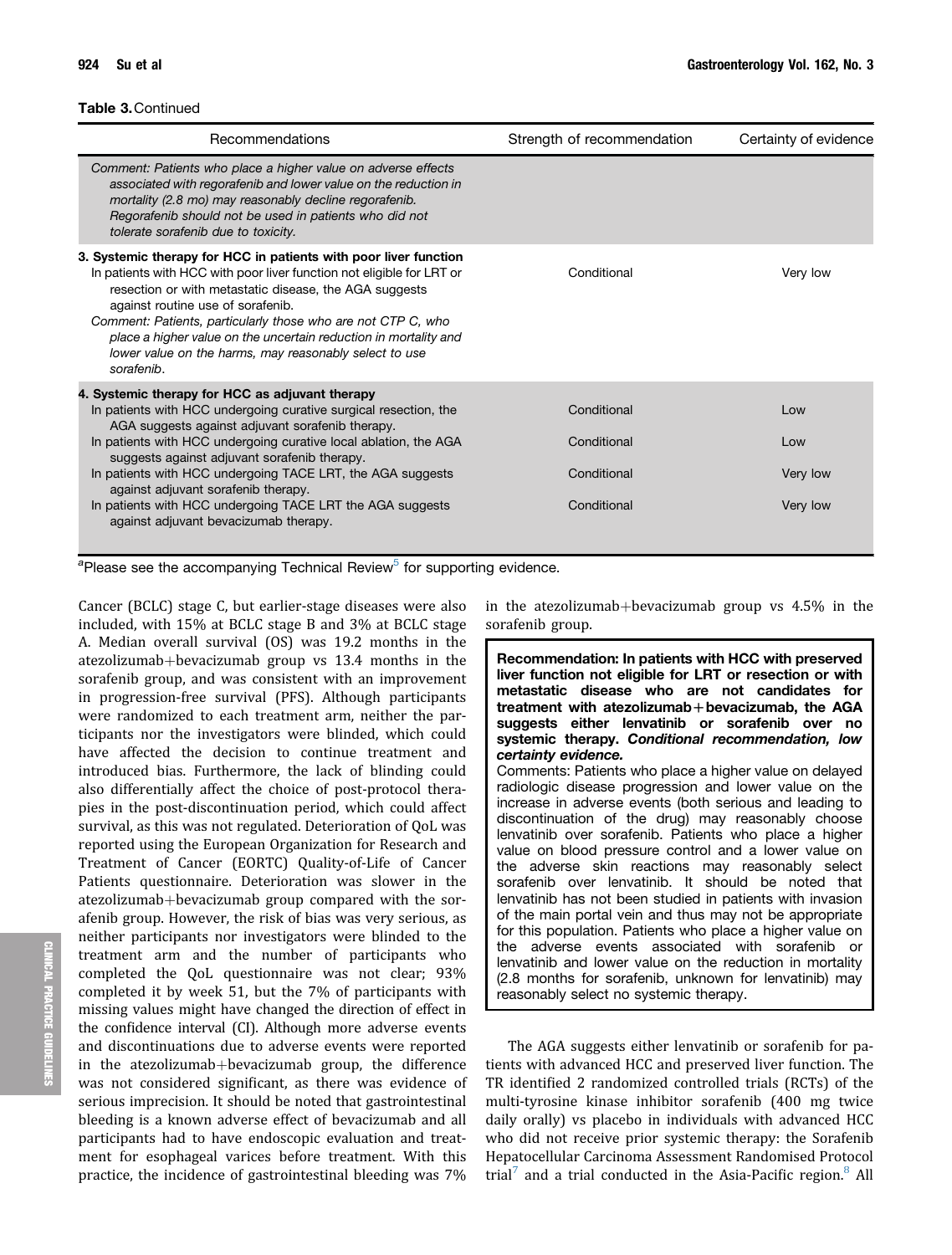participants had preserved liver function; 95%–98% were CTP A and 2%–5% CTP B. No participants in the studies were CTP C. The majority had good functional status, with 25%–54% at ECOG PS 0, 38%–69% at ECOG PS 1, and only 2%–8% at ECOG PS 2. The participants were at BCLC stage B in 17%–18% of cases or at stage C in 82%–96.1%. Median OS was improved in both trials with use of sorafenib compared with placebo (10.7 vs 7.9 months and 6.5 vs 4.2 months in Sorafenib Hepatocellular Carcinoma Assessment Randomised Protocol and Asia-Pacific trials, respectively). The discrepancy in OS durations between the 2 trials was postulated to be due to differences in patient populations (etiology of HCC, worse disease, and PS). Similar improvements were seen in disease progression across the 2 studies, with a median increase of 2.7 and 1.4 months in sorafenib vs placebo for time to progression (TTP). In the Asia-Pacific study,<sup>[8](#page-13-7)</sup> TTP was determined by a composite of radiological or (subjective) symptomatic progression. Lack of reporting or blinding for post-protocol therapies (treatment after discontinuation of the study drug), which can affect OS, was noted as a risk for bias.

Although survival and progression of disease were improved, few data were found regarding the effect on QoL. One study<sup>8</sup> reported that both treatment and placebo groups had similar QoL, but the details and results of the survey were not presented, and numbers were relatively small. There did not appear to be a difference with regard to SAEs, with high adverse event rates in both placebo and sorafenib groups (50.2%–52.5%). The TR identified 1 openlabel RCT of the multi-kinase inhibitor lenvatinib (12 mg/ d for  $\geq$ 60 kg patient and 8 mg/d  $<$ 60 kg, orally) vs sorafenib (400 mg twice daily, orally) for the treatment of patients with advanced HCC. $9$  This study, known as the REFLECT trial, was powered for noninferiority and showed equal efficacy between lenvatinib and sorafenib, with median OS of 13.6 vs 12.3 months, respectively. As in previous studies, nearly all participants had preserved liver function (99% were CTP A) and good functional status (63% were ECOG PS 0 and 37% ECOG PS 1). Risk of bias was serious in the assessment of impact on OS, as the lack of blinding could theoretically lead to differences in treatments during the post-progression survival period. Although OS was not different between lenvatinib and sorafenib, median PFS was longer with lenvatinib at 7.4 vs 3.7 months. Serious risk of bias was noted for the mortality data due to the lack of reporting for post-protocol therapies and blinding after discontinuation of study drug. Progression was measured radiologically using the modified Response Evaluation Criteria in Solid Tumors. $10$  In contrast to radiologic progression, there were more SAEs and a higher rate of discontinuation due to adverse events in the lenvatinib arm. However, the risk of bias was serious, as there was no blinding of participants or investigators. Investigators were responsible for determining whether adverse events were related to the treatment or not. Furthermore, there was serious imprecision due to the relatively small number of SAEs requiring discontinuation. Although lenvatinib and sorafenib have very similar adverse effect profiles, there was a tendency for more hypertension with lenvatinib and more skin toxicity with sorafenib; this information may be helpful when determining choice of multi-kinase inhibitor therapy for individual patients. In addition, for this study, patients with >50% liver involvement and main portal vein invasion were explicitly excluded. Lenvatinib, therefore, has not been studied in patients with main portal vein invasion.

QoL was examined using the EORTC Quality of Life of Cancer Patients Questionnaire version 3 and Hepatocellular Carcinoma questionnaires. These questionnaires showed similar baseline scores, which declined in both groups. The time to decline was observed earlier in patients in the sorafenib arm, but the summary score for between-group comparisons was not significantly different.<sup>[9](#page-13-8)</sup>

#### Other Agents

Although the TR did identify an RCT comparing another immune checkpoint inhibitor, nivolumab (anti–programmed death ligand-1 antibody), with sorafenib as primary therapy for HCC, this study, known as CheckMate 459, has only been published in abstract form $11$  and insufficient data are available to allow an assessment of the CoE, which would be required for guideline formulation.

## Second-Line Treatment for Individuals With Disease Progression or Intolerance to First-Line Systemic Therapy

In individuals who fail first-line systemic therapy but continue to have preserved liver function, several options can be considered. It should be noted that the majority of the trials were conducted in participants who had disease progression or intolerance to sorafenib and not lenvatinib or atezolizumab+bevacizumab. At this time there are no comparative studies among approved second-line therapies to guide decision making on a first option for second-line treatment. Therefore, the different therapies are discussed below in alphabetical order.

Recommendation: In patients with HCC with preserved liver function not eligible for LRT or resection or with metastatic disease who had progression of disease on sorafenib, the AGA suggests cabozantinib over no systemic therapy. Conditional recommendation, very low certainty evidence.

Comment: Patients who place a higher value on adverse effects associated with cabozantinib and lower value on the reduction in mortality (2.2 months) may reasonably decline cabozantinib.

The AGA suggests cabozantinib over no systemic therapy for patients with advanced HCC and preserved liver function who received prior treatment that included sorafenib and had disease progression after at least 1 but no more than 2 prior lines of therapy. The TR identified 1 international RCT, the CELESTIAL trial,<sup>[12](#page-13-11)</sup> which examined cabozantinib (60 mg once daily, orally) vs placebo in individuals with preserved liver function who have progressed on sorafenib.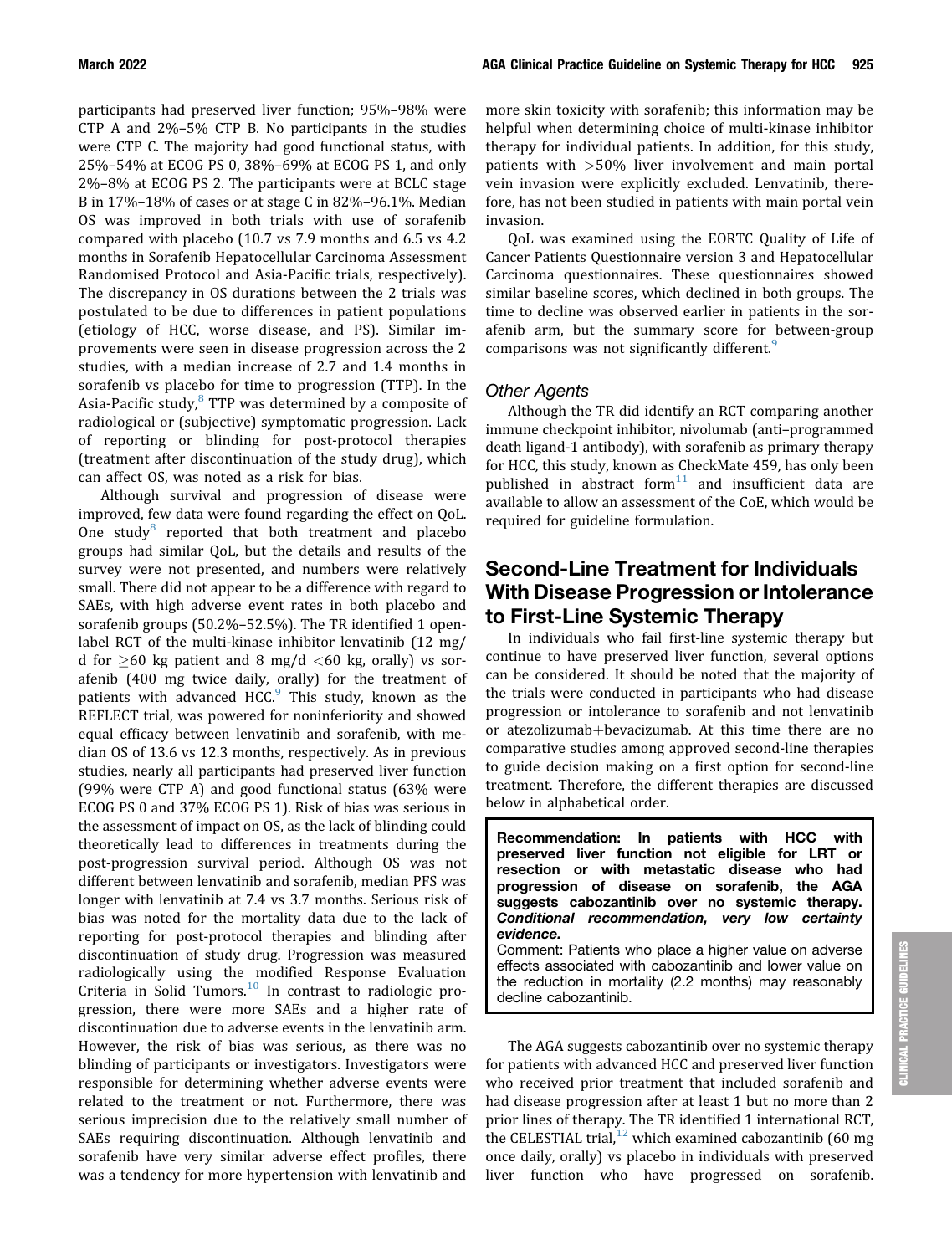Participants were predominantly CTP A (99%) and ECOG PS 0/1 (53.5%/44.5%). There was significant improvement in OS, with median survival of 10.2 months in the cabozantinib group compared with 8.0 months in the placebo group. Indirect evidence for an effect on mortality was also demonstrated with improvement in PFS. However, the CoE was downgraded because of an imbalance in post-protocol treatments, which can affect overall mortality. QoL data were not reported, but we examined the rate of adverse events leading to treatment discontinuation as an indirect assessment of possible important impact on QoL. We found significantly higher rates of SAEs in the cabozantinib group than in the placebo group (49.7% vs 21%, respectively) as well a higher rate of discontinuation due to adverse events in the cabozantinib group (21% vs 4.6%). These results indirectly suggest high uncertainty about the effect of cabozantinib on QoL, with concern for worsening of quality in patients treated with cabozantinib.

Recommendation: In patients with HCC with preserved liver function not eligible for LRT or resection or with metastatic disease, and who had progression of disease on sorafenib, the AGA suggests using pembrolizumab over no systemic therapy. Conditional recommendation, low certainty evidence.

Comments: Patients who place a higher value on adverse effects associated with pembrolizumab and lower value on the reduction in mortality (3.3 months) may reasonably decline pembrolizumab. Patients with main portal vein invasion or inferior vena cava or cardiac involvement of HCC on the basis of imaging were not studied.

The AGA suggests pembrolizumab over no systemic therapy for patients with preserved liver function and advanced HCC who have progressed on sorafenib. The TR identified 1 international RCT, KEYNOTE-240, $13$  in which participants were randomized to pembrolizumab (200 mg IV every 3 weeks) or placebo. Participants were predominantly CTP A (99%) and ECOG PS 0 (56%). The remainder were CTP B (1%) and ECOG PS 1 (44%). Individuals who had received prior immunotherapy or previous systemic therapy other than sorafenib and those with main portal vein invasion or inferior vena cava or cardiac involvement were excluded. Median OS was improved in the pembrolizumab group compared with the placebo group (13.9 vs 10.6 months, respectively). Similar improvements were seen in the surrogate markers of mortality, including PFS and TTP. However, the CoE was downgraded due to concerns of serious risk of bias resulting from unclear blinding and selection for post-protocol therapy, as well as imprecision due to the low event rate. QoL was not different between the 2 groups, but there is concern for the quality of data due to a low survey completion rate of 68%. SAEs were reported in 37.3% and 27.6% of participants in the pembrolizumab and placebo groups, respectively (hazard ratio [HR], 1.35). The rate of discontinuation due to adverse events was significantly higher in the pembrolizumab group (17.2%) than in the placebo group (9.0%).

| Recommendation: In patients with HCC with<br>preserved liver function and $\alpha$ -fetoprotein (AFP) >400<br>ng/mL not eligible for LRT or resection or with<br>metastatic disease who had progression of disease<br>on sorafenib, the AGA suggests using ramucirumab<br>over no systemic therapy. Conditional recommendation, |
|---------------------------------------------------------------------------------------------------------------------------------------------------------------------------------------------------------------------------------------------------------------------------------------------------------------------------------|
| low certainty evidence.                                                                                                                                                                                                                                                                                                         |
| Comments: Patients who place a higher value on adverse                                                                                                                                                                                                                                                                          |
| effects associated with ramucirumab and lower value on                                                                                                                                                                                                                                                                          |
| the reduction in mortality (1.2 months) may reasonably<br>decline ramucirumab. In patients with AFP $<$ 400 ng/mL,<br>the AGA suggests against the use of ramucirumab.                                                                                                                                                          |

The AGA suggests ramucirumab over no systemic therapy for patients with advanced HCC with preserved liver function and AFP >400 ng/mL who have had disease progression on sorafenib. The TR identified 2 international RCTs, REACH $^{14}$  and REACH-2,<sup>[15](#page-13-14)</sup> which examined ramucirumab (a vascular endothelial growth factor receptor 2 antagonist; 8 mg/kg IV every 2 weeks) vs placebo. In both trials, all participants were CTP A and ECOG PS 0 or 1. A protocol change in the REACH study excluded CTP B patients after initiation of the trial, possibly contributing to a risk of bias. This study also did not show improvement in mortality with ramucirumab. However, in a post-hoc analysis, significant improvement in OS was noted in the subgroup of individuals with AFP  $>400$  ng/mL. The REACH-2 trial followed up on these findings with recruitment of only CTP A participants with AFP  $>400$  ng/mL. This subgroup of participants with high AFP showed a median OS of 8.5 months when given ramucirumab vs 7.3 months for placebo. Similarly, indirect evidence for improved OS was seen with improved PFS and decreased TTP. The CoE was decreased due to serious risk of bias resulting from unclear continued blinding for postprotocol therapies, high attrition rate, and early stopping of the protocol for benefit. Although stopping for benefit occurred in other studies, there was particular concern for bias in this study due to the relatively small sample size.<sup>[16](#page-13-15)</sup> QoL and time to deterioration were similar in both the ramucirumab and placebo groups. SAEs were reported in both groups. In REACH-2,<sup>[15](#page-13-14)</sup> SAEs were reported at a rate of 34.5% and 29.5% in the ramucirumab and placebo groups, respectively. In the REACH trial, $14$  the rate of SAEs was significantly higher in the ramucirumab group than in the placebo group (44.0% vs 32.2%).

Recommendation: In patients with HCC with preserved liver function not eligible for LRT or resection or with metastatic disease, who had progression of disease on sorafenib, the AGA suggests regorafenib over no systemic therapy. Conditional recommendation, low certainty evidence. Comments: Patients who place a higher value on adverse effects associated with regorafenib and lower value on the reduction in mortality (2.8 months) may reasonably decline regorafenib.

The AGA suggests regorafenib over no systemic therapy for patients with advanced HCC and preserved liver function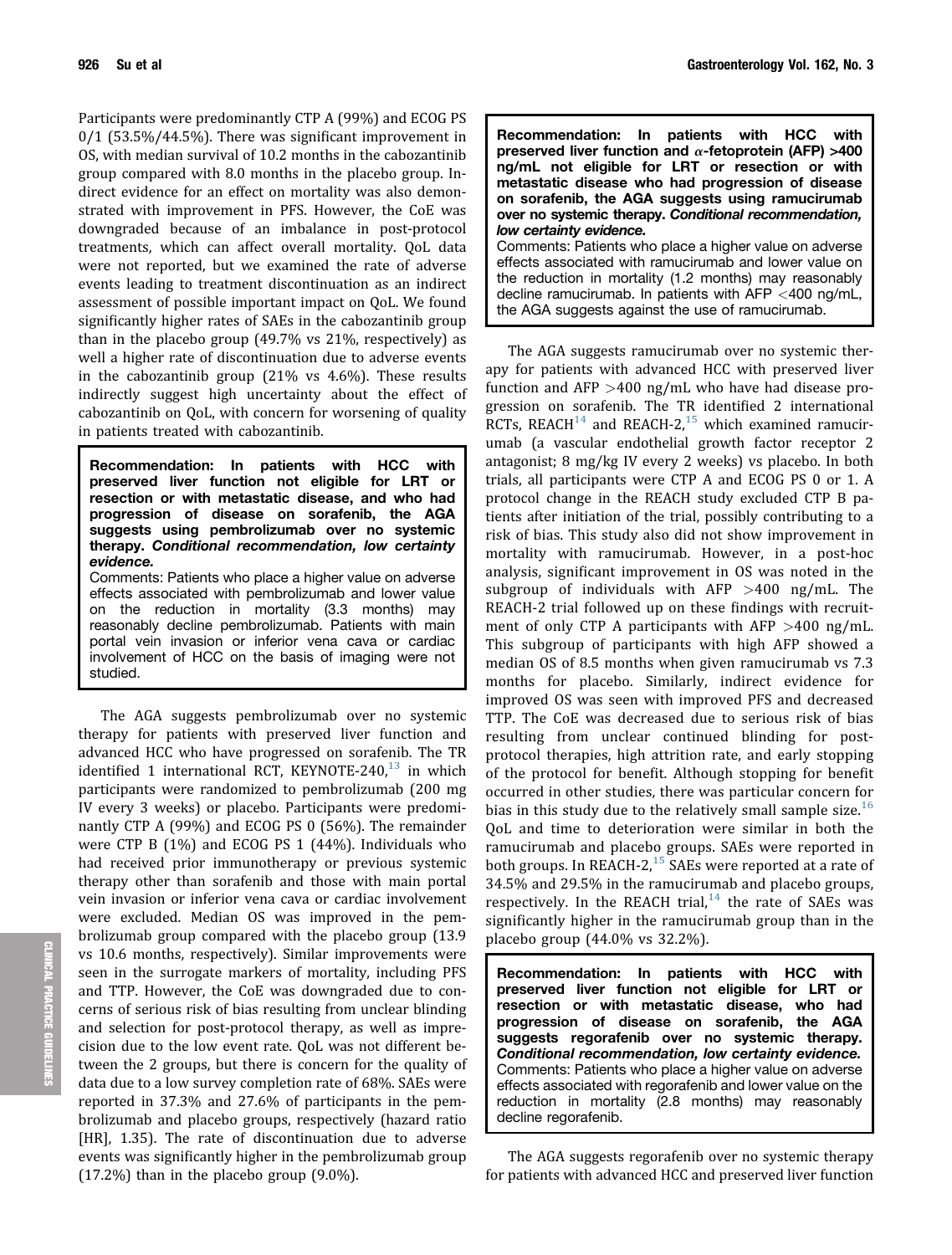who had disease progression on sorafenib. The TR identified 1 RCT, the multinational RESORCE study, $17$  comparing regorafenib (160 mg/d for 3 weeks in a 4-week cycle, orally) to placebo in individuals with advanced HCC who progressed on sorafenib. Similar to the previous studies, participants had to have preserved liver function at enrollment (98% were CTP A and 2% were CTP B) and good functional status (66% were ECOG PS 0 and 34% were ECOG PS 1). There were no patients with CTP C or ECOG PS  $>1$ , and all participants had to have tolerated a total daily sorafenib dose of at least 400 mg. There was significant improvement in mortality in the regorafenib group, with a median OS of 10.6 months vs 7.8 months in the placebo group. High but comparable rates of adverse events were reported in both groups, with SAEs reported in 44.4% of participants in the regorafenib group compared with 46.6% in the placebo group. However, adverse effects requiring dose reductions or interruptions attributed to drug effect were higher in the regorafenib group than in the placebo group (54% vs 10%, respectively), although the ascertainment method was not clear. Most importantly, no clinically important differences in QoL were noted.

#### Other Systemic Therapies

Additional systemic therapies considered by the TR for second-line therapy in patients who failed first-line systemic therapy included nivolumab in combination with the anticytotoxic T lymphocyte antigen 4 antibody, ipilimumab. Although the combination has received FDA approval as a second-line therapy in patients with advanced HCC treated previously with sorafenib, $18$  this decision was based on the phase  $1/2$  open-label CheckMate 040 study,<sup>19</sup> which evaluated multiple different dose combinations of nivolumab and ipilimumab. Because the trial did not compare any of the interventions with placebo, best supportive care, or previously established treatments, it did not inform any of the PICO questions and was insufficient for guideline development.

Most notably, the TR did not identify any trials that evaluated the use of atezolizumab+bevacizumab as secondline therapy in patients who failed prior multi-kinase inhibitors, such as sorafenib or lenvatinib. Furthermore, there were no available trials that evaluated multi-kinase inhibitors or immunotherapy as second-line therapy after failure with the atezolizumab+bevacizumab combination.

#### Systemic Therapy for Hepatocellular Carcinoma in Patients with Poor Liver Function

Recommendation: In patients with HCC with poor liver function not eligible for LRT or resection or with<br>metastatic disease, the AGA suggests against e, the AGA suggests against<br>of sorafenib. Conditional routine use of sorafenib. Conditional recommendation, very low certainty evidence. Comment: Patients, particularly those who are not CTP C, who place a higher value on the uncertain reduction in mortality and lower value on the harms, may reasonably select to use sorafenib.

The AGA suggests against routine use of sorafenib in patients with advanced HCC and poor liver function. Most systemic therapy studies in advanced HCC explicitly excluded individuals with poor liver function. In most prior RCTs, [9](#page-13-8)9% of participants were CTP  $A$ <sup>9</sup>. The highest percentage of non–CTP A patients was found in the initial trials of sorafenib vs placebo.<sup>[7](#page-13-6)[,8](#page-13-7)</sup> Even in these studies, only 2%– 5% of patients were CTP B and none were CTP C. The TR group found 1 RCT that examined sorafenib in CTP B/C patients.<sup>[20](#page-14-3)</sup> In this open-label study, 189 patients were randomized to oral sorafenib 400 mg twice daily or to best supportive care. Three-quarters (75%) of the patients were CTP B and 25% were CTP C. Although an improvement in mortality was seen (HR, 0.48), the median OS was very poor: 4 months in the sorafenib group and 3.5 months in the best supportive care group. Risk of bias was high, given the lack of blinding and an unclear allocation concealment. For harms, only discontinuation related to adverse events was reported. The reported discontinuation rate of 2.2% with sorafenib was very low compared with prior studies, which reported rates of approximately  $31.8\%$ .<sup>[7](#page-13-6)[,8](#page-13-7)</sup> The TR Panel did not identify any RCT that evaluated the use of agents other than sorafenib in patients with poor liver function.

#### Systemic Therapy for Hepatocellular Carcinoma as Adjuvant Therapy

In addition to systemic therapy for advanced HCC, we also explored its efficacy for use as concurrent, adjuvant, or neoadjuvant therapy with other modalities including surgery and LRT.

Adjuvant therapy following surgical resection.

Recommendation: In patients with HCC undergoing curative surgical resection, the AGA suggests against adjuvant sorafenib therapy. Conditional recommendation, low certainty evidence.

The AGA suggests against adjuvant sorafenib for patients with HCC undergoing curative surgical resection. The authors of the TR could not identify any RCT that addressed the role of systemic therapy as concurrent or neoadjuvant therapy, but did identify 1 international RCT, the STORM trial, $^{21}$  $^{21}$  $^{21}$  that reported data on individuals with HCC who were randomized to sorafenib (400 mg twice per day, orally) vs placebo starting 6–12 weeks after curative treatment, which consisted of either surgical resection  $(n = 900)$  or local ablation ( $n = 214$ ). Inclusion criteria for surgical resection included individuals with a single lesion of any size, CTP score  $\leq$  B7 without ascites, ECOG PS 0, and AFP level  $<$ 400 ng/mL. Risk of recurrence was assessed based on tumor characteristics on pathology and only participants at intermediate or high risk of recurrence were included. There was no difference in mortality for participants treated with sorafenib vs placebo (HR, 0.995; 95% CI, 0.76–1.30). Similarly, the HRs for recurrence-free survival (0.94; 95% CI, 0.76–1.16) and disease recurrence (0.89; 95% CI, 0.74– 1.08) were not affected by treatment with sorafenib. CoE was downgraded due to concerns about the indirectness of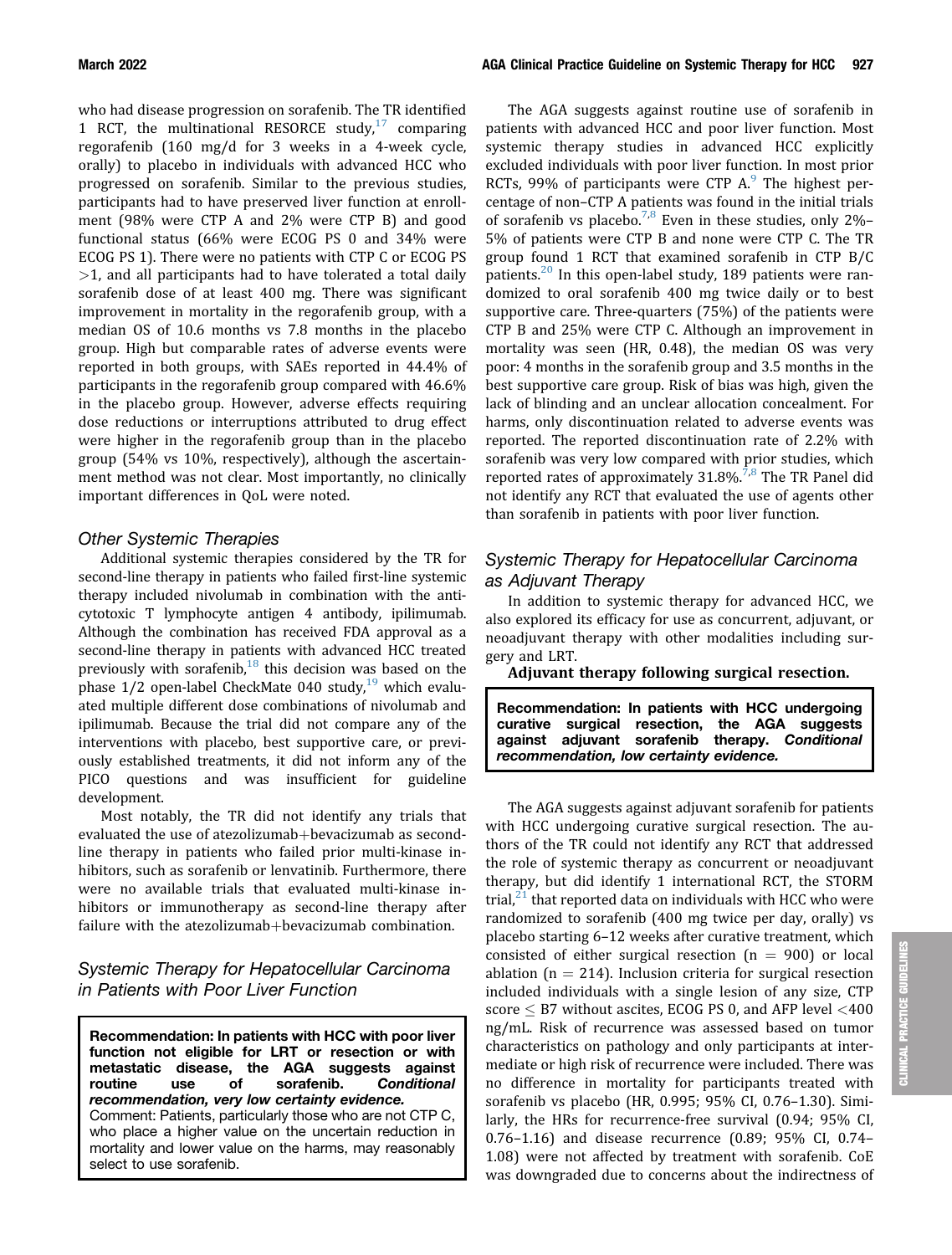the data, as participants included in the mortality and disease recurrence end points underwent either resection or ablation and imprecision.

The STORM investigators reported no difference in SAEs, which affected 40.7% of participants in the sorafenib group and 41.2% in the placebo group. However, a strong signal for harms was estimated by assessing discontinuation rates due to adverse events, which amounted to 24.1% in the sorafenib group and 7.4% in the placebo group. $21$ 

Adjuvant therapy before liver transplantation. In addition to surgical resection, the TR sought to evaluate systemic therapy in patients with HCC undergoing liver transplantation; however, the studies identified were not sufficient for making a recommendation. These included 2 RCTs that used sorafenib in patients awaiting transplantation. One  $RCT^{22}$  $RCT^{22}$  $RCT^{22}$  compared the combination of sorafenib and TARE with Y-90 vs TARE alone. This study reported 3-year survival data in a population of only 23 individuals with cirrhosis and HCC. Inclusion criteria used the University of California, San Francisco size criteria<sup>23</sup> (solitary tumor  $\leq 6.5$  cm or  $\leq 3$  nodules with the largest lesion  $\leq$ 4.5 cm and total tumor diameter  $\leq$ 8 cm) and liver disease up to CTP B 7. Median time to transplantation was similar between the 2 groups. The overall 3-year survival rate was 72% in the combination group vs 70% in the Y-90 alone group. There were no recurrences in either group at 3 years; the risk of harm was likely higher in the sorafenib arm, based on a 50% discontinuation rate due to adverse effects.<sup>[22](#page-14-5)</sup>

A second study<sup>[24](#page-14-7)</sup> examined sorafenib vs no sorafenib as neoadjuvant therapy in patients undergoing TACE treatment while listed for liver transplantation. This study reported data on only 50 participants. Outcomes included PFS, which was associated with HR of 1.26 (95% CI, 0.48–3.27), raising serious and very serious concerns about data indirectness and imprecision, respectively. Seven participants in each group developed tumor progression at a median of 71 days in the sorafenib group vs 85 days in the no sorafenib group, with HR of 1.11 (95% CI, 0.39–3.16). There was no significant difference in the rate of SAEs or in the rate of discontinuation due to adverse events, although there were very serious concerns regarding imprecision.

Adjuvant or concurrent therapy with locoregional **therapy.** The TR identified 2 studies that evaluated the role of sorafenib as adjuvant therapy after curative local ablation therapy, and 7 studies of either sorafenib or bevacizumab as concurrent therapy for patients undergoing TACE.

Recommendation: In patients with HCC undergoing curative local ablation, the AGA suggests against adjuvant sorafenib therapy. Conditional recommendation, low certainty evidence.

The AGA suggests against adjuvant sorafenib in patients undergoing curative ablation therapy. The TR identified only 1 RCT, the STORM trial<sup>[21](#page-14-4)</sup> (discussed previously), that addressed curative ablation therapy. Only a minority of the participants in this study had local ablation as the treatment  $(n = 214)$ . Within the local ablation group, a participant

could have either radiofrequency ablation or percutaneous ethanol injection as the treatment, followed by either sorafenib or placebo given 6–12 weeks after the curative treatment. Maximal tumor burden allowed could not exceed Milan Criteria, defined as 1 lesion  $\leq$ 5 cm or 3 lesions  $\leq$ 3 cm. As noted above there were no significant differences in mortality, recurrence-free survival, or disease recurrence, but the data are shown for the combined group, leading to serious concerns regarding indirect comparisons and imprecision of the data.

Recommendation: In patients with HCC undergoing TACE LRT, the AGA suggests against adjuvant sorafenib therapy. Conditional recommendation, low certainty evidence.

The AGA suggests against the use of sorafenib in conjunction with TACE for the treatment of patients with HCC. The TR identified 5 RCTs with a total of 1284 patients. $24-28$  $24-28$  $24-28$  The combined HR for mortality was 0.92 (95% CI, 0.76–1.10) in 4 of the trials, which compared 620 patients treated with sorafenib vs 614 not treated after treatment with TACE. $25-28$  $25-28$  $25-28$  The fifth RCT, the HeiLivCa trial, $24$  examined sorafenib after TACE in patients awaiting liver transplantation, but did not report on OS and thus was not included for this outcome.

Among the 4 trials that reported rates of PFS in 519 patients (with follow-up ranging from 23 to 28 months), 1 study<sup>[27](#page-14-9)</sup> demonstrated improvement in the sorafenib+TACE combination arm, compared with TACE alone (HR, 0.66; 95% CI, 0.47-0.94). The other 2 studies<sup>24,[25](#page-14-8)</sup> showed comparable PFS rates (HR, 0.99 and 1.3, respectively). All 5 RCTs reported on rate of disease progression, with disparate results: 1 study, the TACTICS trial, $^{27}$  $^{27}$  $^{27}$  demonstrated a strong effect of  $combination sorafenib+TACE$  therapy vs TACE alone (HR, 0.54), with median TTP of 22.8 vs 13.5 months, respectively. The results of the remaining studies were less optimistic; a study in Japanese and Korean patients<sup>[28](#page-14-10)</sup> reported a median TTP of 5.4 vs 3.7 months; a third study<sup>[26](#page-14-11)</sup> reported a median TTP of 5.6 vs 5.5 months; and the TACE 2 trial<sup>25</sup> reported a median TTP of 10.9 vs 10.7 months. One trial<sup>24</sup> reported a higher rate of progression in the sorafenib $+TACE$  combination arm, with a median TTP of 2.4 vs 2.8 months.

QoL was assessed in the TACE 2 trial<sup>[25](#page-14-8)</sup> with the use of the EORTC Quality of Life of Cancer Patients Questionnaire version 3; EORTC Quality of Life Questionnaire for Hepatocellular Carcinoma; and European Quality of Life 5 Dimensions (EQ–5D) questionnaires. Among the 313 participants who were sent surveys, there were significantly lower social/role functioning scores in the sorafenib group (approximately 6%) compared with the placebo group, as well as up to a 13% higher average diarrhea score, up to a 10% higher mean appetite loss score, and up to a 7% worse mean nutritional problem score. Overall, there was low CoE due to a number of issues in the 5 TACE studies summarized herein, including lack of blinding, questions of allocation concealment, and unmasking at the time of progression based on investigator's assessment rather than central review, as well as indirectness, and imprecision.<sup>24-[28](#page-14-7)</sup>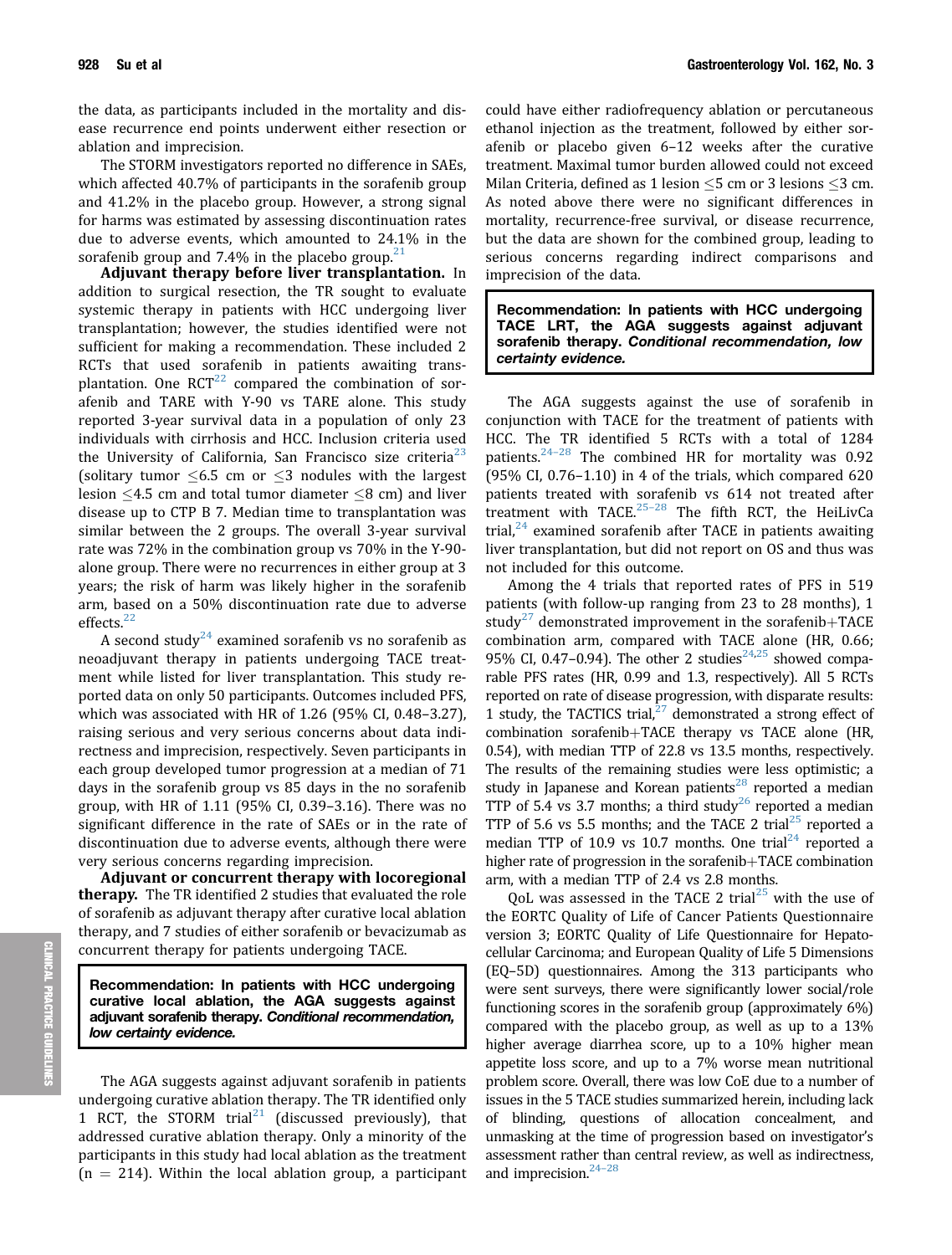March 2022 AGA Clinical Practice Guideline on Systemic Therapy for HCC 929

Rates of SAEs were reported in 4 trials,  $24-26,28$  $24-26,28$  $24-26,28$  $24-26,28$  with a statistically higher rate in the combination arms compared with placebo (35.2% vs 23.2%, respectively) and HR of 1.48. Estimating harms based on rates of discontinuation due to adverse events was possible in 3 trials,  $25,26,28$  $25,26,28$  $25,26,28$  with a higher discontinuation rate in the combination arms than in the placebo arms (21.3% vs 11.8%, respectively) and HR of 1.81.

Recommendation: In patients with HCC undergoing TACE LRT, the AGA suggests against adjuvant bevacizumab therapy. Conditional recommendation, very low certainty evidence.

The AGA suggests against the use of bevacizumab in conjunction with TACE for the treatment of patients with HCC. The TR identified 2  $RCTs^{29,30}$  $RCTs^{29,30}$  $RCTs^{29,30}$  $RCTs^{29,30}$  $RCTs^{29,30}$  with a total of 62 patients randomized to bevacizumab+TACE vs placebo or observation+TACE. The first study<sup>[29](#page-14-12)</sup> randomized 30 CTP A and B participants with HCC undergoing TACE to placebo or bevacizumab (10 mg/kg IV every 14 days, beginning 1 week before TACE); TACE was repeated at weeks 10 and 14. Participants randomized to TACE alone were allowed to crossover after week 16 if they had developed disease progression. Although the primary end point was not survival, the study found no statistically significant difference in median OS in the  $TACE+observation$  group compared with the TACE+bevacizumab group. The crossover design limited the ability to draw conclusions regarding efficacy. There was evidence of improvement in PFS over a median follow-up of 16 weeks in participants who were randomized to the observation  $TACE+observation$  arm  $(19%)$  compared with the TACE+bevacizumab group (79%), with HR of  $4$ (95% CI, 1.4–11.3). Median OS was 61 months in the  $TACE+observation$  group and 49 months in the TACE+bevacizumab group. There was a very low overall CoE, based on serious risk of bias and indirectness and very serious risk of imprecision. The authors reported rates of discontinuation due to adverse events, but noted only 1 event in the TACE+bevacizumab arm, and none in the  $TACE+observation$  group.

The second study<sup>[30](#page-14-13)</sup> randomized 32 CTP A and B participants to either TACE with doxorubicin or TACE+doxorubicin along with bevacizumab (5 mg/kg IV every 14 days); participants had BCLC A and B disease and were either treatment-naïve or had recurrent disease after resection or ablation. The trial was stopped early after finding a worse OS in the combination group compared with the placebo group, with a median survival of 5.3 vs 13.7 months, respectively. There was a substantial increase in harms in the TACE+doxorubicin+bevacizumab group compared with the  $TACE+doxorubicin$  group. There were serious concerns regarding the risk of bias, inconsistency, and imprecision, leading to a very low overall CoE.

#### Health Equity Considerations

The TR Panel conducted a search to identify studies that assessed the potential impact of different treatments on

health equity and disparities, but no studies were identified. However, due to the significant cost of the drugs evaluated, the Panel agreed that a negative impact on health equity could not be excluded.

#### Implementation

Implementation of this guideline may also be facilitated with the use of the accompanying Clinical Decision Support Tool<sup>[31](#page-14-14)</sup> and Spotlight.<sup>[32](#page-14-15)</sup> In addition, a table outlining the mechanism of action, indication, and additional considerations may help improve decision making ([Table 4](#page-10-0)).

#### Limitations and Evidence Gaps

In the second-line setting, no high-quality direct comparative evidence is available for either atezolizumab+bevacizumab, sorafenib, or lenvatinib. However, patients who place a high value on the uncertain benefit of these agents as second-line therapies, and a low value on their adverse events, may reasonably select to use either atezolizumab+bevacizumab, sorafenib, or lenvatinib in this setting. Thus, ultimate decisions for treatment selection need to weigh patient preferences as well as risks and benefits. At the present time, there is limited information and few biomarkers to guide patient selection for different regimens; this remains an area of great importance for future research.

It should be noted that in all studies summarized herein, the clinical trials were limited to participants with preserved liver function. These were individuals with CTP A cirrhosis with good functional status, as indicated by ECOG PS scores of 1 or less. Patients with CTP C cirrhosis do not have any options for systemic therapy; future research in this area would be of great importance. In addition, the TR examined the question of systemic therapy as an adjuvant treatment and found no evidence to support its use at this time. With more treatments on the horizon, including singleagent and combination regimens, we anticipate the availability of additional options in the near future.

#### Summary

The advent of multiple new FDA-approved systemic therapies for HCC brings new hope to patients with advanced disease who are not candidates for curative treatments, such as liver resection, transplantation, and locoregional ablation, as well as noncurative LRTs, such as TACE and TARE. For more than a decade, the oral multikinase inhibitor sorafenib was the only approved systemic therapy for this patient population. However, in recent years, the IV combination of an anti-angiogenic agent with a checkpoint inhibitor (bevacizumab+atezolizumab) showed a small to moderate survival benefit over sorafenib in the primary treatment setting, increasing therapeutic options for patients. In addition, lenvatinib, another oral multikinase inhibitor, showed equivalence to sorafenib for primary treatment of advanced HCC. For second-line treatment of patients who failed sorafenib, multiple regimens, including the oral multi-kinase inhibitors cabozantinib and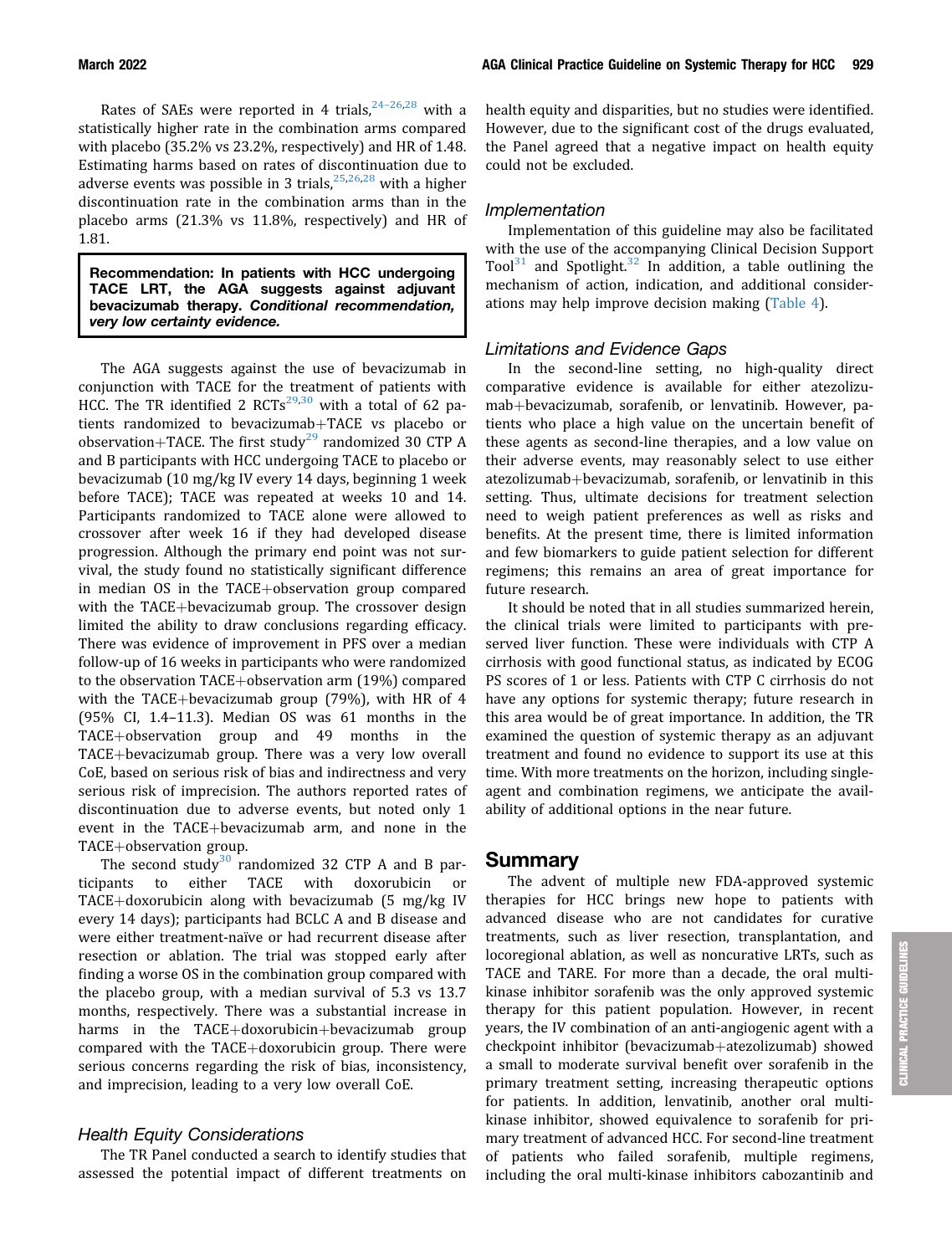Table 4.Implementation Table

<span id="page-10-0"></span>

| Drug and indication                                                                                                                                      | Mechanism of action                                                                                                                                                                                                | Dose                                                                                         | Limitations of the evidence                                                                                                                                                                                                                                                                   | Implementation considerations                                                                                                                                                                                                                                                                                                                                                                                                                                                                                                     |
|----------------------------------------------------------------------------------------------------------------------------------------------------------|--------------------------------------------------------------------------------------------------------------------------------------------------------------------------------------------------------------------|----------------------------------------------------------------------------------------------|-----------------------------------------------------------------------------------------------------------------------------------------------------------------------------------------------------------------------------------------------------------------------------------------------|-----------------------------------------------------------------------------------------------------------------------------------------------------------------------------------------------------------------------------------------------------------------------------------------------------------------------------------------------------------------------------------------------------------------------------------------------------------------------------------------------------------------------------------|
| First-line treatment for individuals with HCC                                                                                                            |                                                                                                                                                                                                                    |                                                                                              |                                                                                                                                                                                                                                                                                               |                                                                                                                                                                                                                                                                                                                                                                                                                                                                                                                                   |
| Atezolizumab+bevacizumab<br>First-line agent in individuals<br>with preserved liver function                                                             | Atezolizumab: Checkpoint<br>inhibitor, anti-<br>programmed death<br>ligand-1 (anti-PD-L1)<br>antibody<br>Bevacizumab: Anti-<br>angiogenic agent: anti-<br>vascular endothelial<br>growth factor (VEGF)<br>antibody | Atezolizumab: 1200 mg<br>IV every 3 wk<br>Bevacizumab: 15 mg/<br>kg IV every 3 wk            | There are no data on efficacy and<br>adverse events in individuals<br>with Child Turcotte Pugh B<br>or C.<br>There are no studies reporting<br>efficacy of<br>atezolizumab+bevacizumab<br>as second-line therapy in<br>individuals with disease<br>progression on sorafenib or<br>lenvatinib. | Gastrointestinal bleeding is a known<br>adverse effect of bevacizumab and<br>individuals should undergo<br>endoscopic evaluation and treatment<br>for esophageal varices before<br>treatment.<br>Atezolizumab may not be appropriate in<br>patients with prior autoimmune<br>diseases, allogeneic stem cell or solid<br>organ transplantation, idiopathic<br>pulmonary fibrosis or pneumonitis,<br>and co-infection with hepatitis B and<br>hepatitis C viruses, as they were<br>excluded from the IMBrave150 trial. <sup>6</sup> |
| Sorafenib<br>First-line agent in individuals<br>who are precluded from<br>receiving<br>atezolizumab+bevacizumab<br>and have preserved liver<br>function  | Multi-tyrosine kinase<br>inhibitor                                                                                                                                                                                 | 400 mg oral twice daily                                                                      | There are limited data on efficacy<br>and adverse events in<br>individuals with CTP B or C.<br>There are no studies reporting<br>efficacy of sorafenib as<br>second-line therapy in<br>individuals with disease<br>progression on lenvatinib or<br>atezolizumab+bevacizumab.                  |                                                                                                                                                                                                                                                                                                                                                                                                                                                                                                                                   |
| Lenvatinib<br>First-line agent in individuals<br>who are precluded from<br>receiving<br>atezolizumab+bevacizumab<br>and have preserved liver<br>function | Multi-tyrosine kinase<br>inhibitor                                                                                                                                                                                 | 12 mg oral once daily, if<br>weight $>60$ kg<br>8 mg oral once daily, if<br>weight $<$ 60 kg | There are limited data on efficacy<br>and adverse events in<br>individuals with CTP B or C.<br>There are no studies reporting<br>efficacy of lenvatinib as<br>second-line therapy in<br>individuals with disease<br>progression on sorafenib or<br>atezolizumab+bevacizumab.                  | Lenvatinib has not been studied in<br>individuals with HCC and invasion of<br>the main portal vein.                                                                                                                                                                                                                                                                                                                                                                                                                               |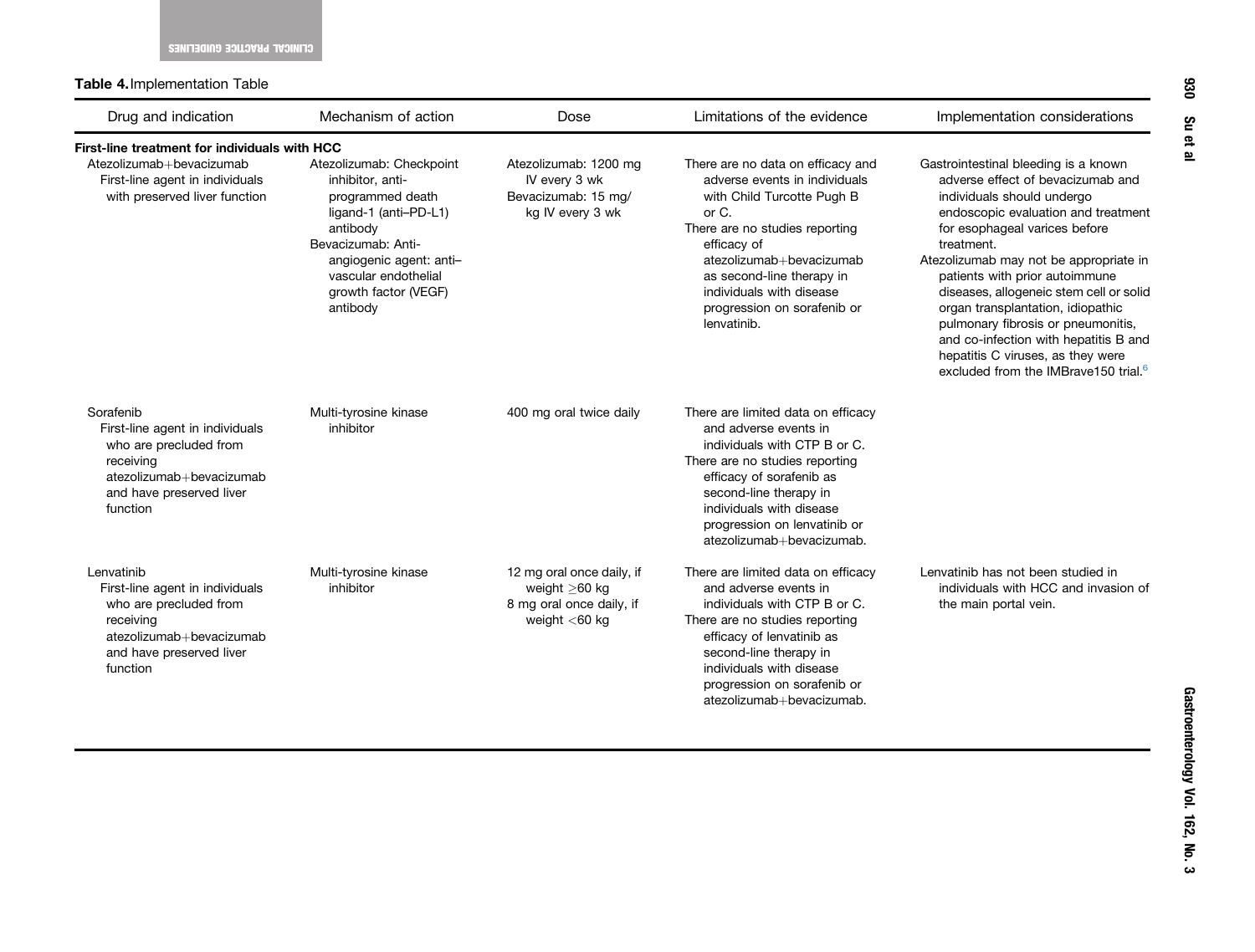| Drug and indication | Mechanism of action                                                                                                       | Dose                    | Limitations of the evidence                                                                                                                                                                                                                                                                                                                                                                                                                                                                                                                               | Implementation considerations                                                                                                                                                                                                                                                                                                                                                                                                                                                     |
|---------------------|---------------------------------------------------------------------------------------------------------------------------|-------------------------|-----------------------------------------------------------------------------------------------------------------------------------------------------------------------------------------------------------------------------------------------------------------------------------------------------------------------------------------------------------------------------------------------------------------------------------------------------------------------------------------------------------------------------------------------------------|-----------------------------------------------------------------------------------------------------------------------------------------------------------------------------------------------------------------------------------------------------------------------------------------------------------------------------------------------------------------------------------------------------------------------------------------------------------------------------------|
|                     | Second-line treatment for individuals with disease progression or intolerance to sorafenib (listed in alphabetical order) |                         |                                                                                                                                                                                                                                                                                                                                                                                                                                                                                                                                                           |                                                                                                                                                                                                                                                                                                                                                                                                                                                                                   |
| Cabozantinib        | Multi-tyrosine kinase<br>inhibitor                                                                                        | 60 mg orally once daily | There are limited data on efficacy<br>and adverse events in<br>individuals with CTP B or C.<br>There are no studies reporting<br>efficacy of cabozantinib as<br>second-line therapy in<br>individuals with disease<br>progression on<br>atezolizumab+bevacizumab<br>or lenvatinib.<br>There are no studies comparing<br>the efficacy of different<br>second-line treatments for<br>HCC.                                                                                                                                                                   |                                                                                                                                                                                                                                                                                                                                                                                                                                                                                   |
| Pembrolizumab       | Checkpoint inhibitor, anti-<br>PD-1 antibody)                                                                             | 200 mg IV every 3 wk    | There are limited data on efficacy<br>and adverse events in<br>individuals with CTP B or C.<br>Individuals who had received prior<br>immunotherapy or systemic<br>therapy other than sorafenib<br>were excluded from the<br>KEYNOTE-240 trial. <sup>13</sup><br>There are no studies reporting<br>efficacy of pembrolizumab as<br>second-line therapy in<br>individuals with disease<br>progression on<br>atezolizumab+bevacizumab<br>or lenvatinib.<br>There are no studies comparing<br>the efficacy of different<br>second-line treatments for<br>HCC. | Pembrolizumab may not be appropriate<br>for individuals with invasion of the<br>main portal vein or vena cava, as it<br>has not been studied in this patient<br>population.<br>Pembrolizumab may not be appropriate<br>as a second-line treatment in patients<br>who received treatment with a PD-<br>targeted agent (eg, atezolizumab or<br>nivolumab) and had progressive<br>disease or those who were intolerant<br>to immunotherapy due to immune-<br>related adverse events. |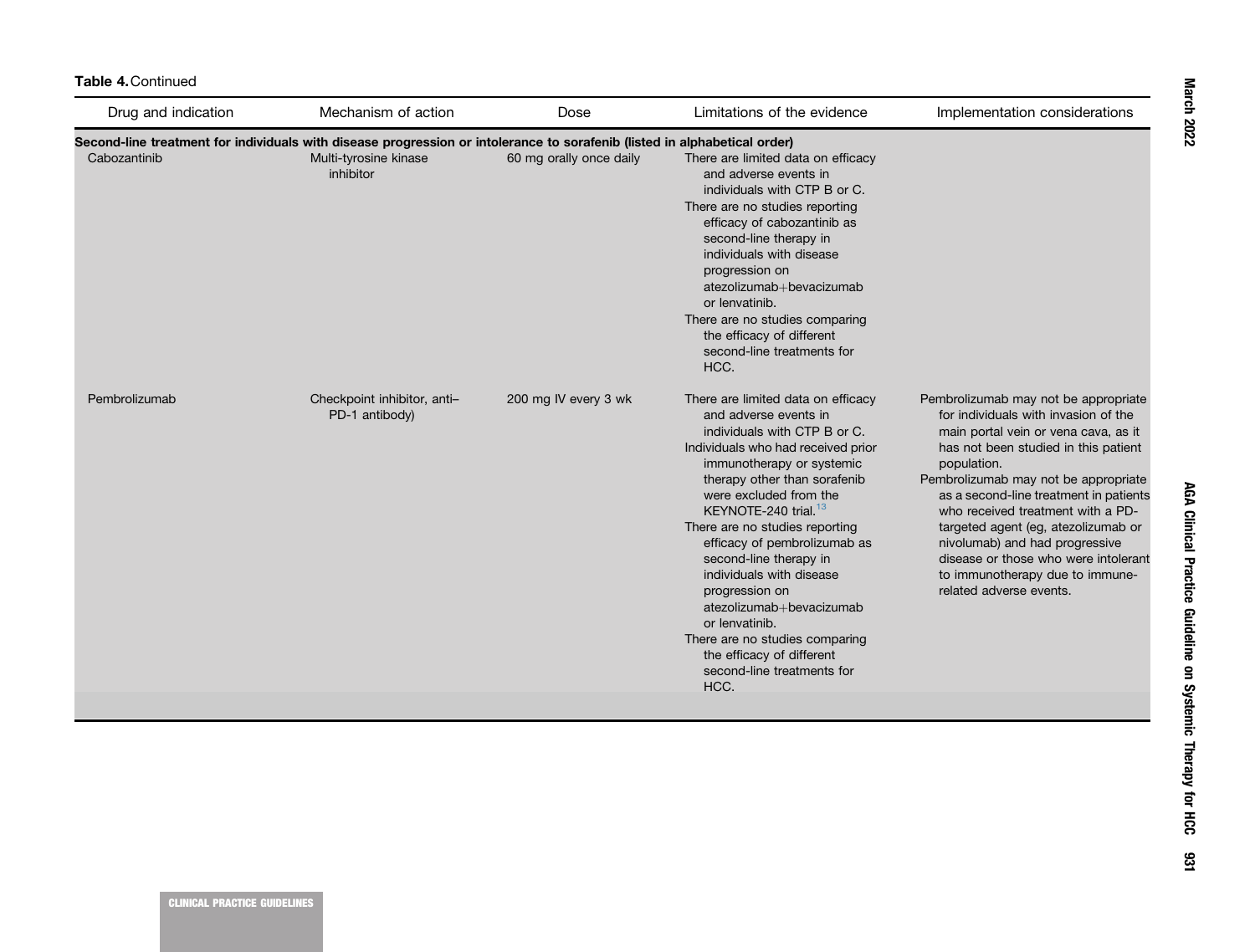#### Table 4.Continued

| Drug and indication | Mechanism of action                                                      | Dose                                                                | Limitations of the evidence                                                                                                                                                                                                                                                                                                                                                            | Implementation considerations                                                                                                                                                                                                                                                                                                                                                     |
|---------------------|--------------------------------------------------------------------------|---------------------------------------------------------------------|----------------------------------------------------------------------------------------------------------------------------------------------------------------------------------------------------------------------------------------------------------------------------------------------------------------------------------------------------------------------------------------|-----------------------------------------------------------------------------------------------------------------------------------------------------------------------------------------------------------------------------------------------------------------------------------------------------------------------------------------------------------------------------------|
| Ramucirumab         | Vascular endothelial<br>growth factor receptor<br>2 (VEGFR 2) antagonist | 8 mg/kg IV every 2 wk                                               | There are limited data on efficacy<br>and adverse events in<br>individuals with CTP B or C.<br>There are no studies reporting<br>efficacy of ramucirumab as<br>second-line therapy in<br>individuals with disease<br>progression on<br>atezolizumab+bevacizumab<br>or lenvatinib.<br>There are no studies comparing<br>the efficacy of different<br>second-line treatments for<br>HCC. | Improvement in overall survival was only<br>seen in individuals with AFP $>$ 400 ng/<br>mL.<br>Individuals should undergo endoscopic<br>evaluation and treatment for<br>esophageal varices before treatment.                                                                                                                                                                      |
| Regorafenib         | Multi-tyrosine kinase<br>inhibitor                                       | 160 mg orally once<br>daily on days 1-21<br>of each 28-day<br>cycle | There are no studies reporting<br>efficacy of regorafenib as<br>second-line therapy in<br>individuals with disease<br>progression on<br>atezolizumab+bevacizumab<br>or lenvatinib.<br>There are no studies comparing<br>the efficacy of different<br>second-line treatments for<br>HCC.                                                                                                | Regorafinib may not be appropriate in<br>individuals with if prior intolerance to<br>or toxicity with sorafenib, as these<br>patients were excluded from the<br>RESORCE trial. <sup>17</sup> However,<br>preliminary data from the ongoing<br>REFINE <sup>35</sup> study showed that<br>regorafenib may be tolerated in<br>patients who did not tolerate<br>sorafenib previously. |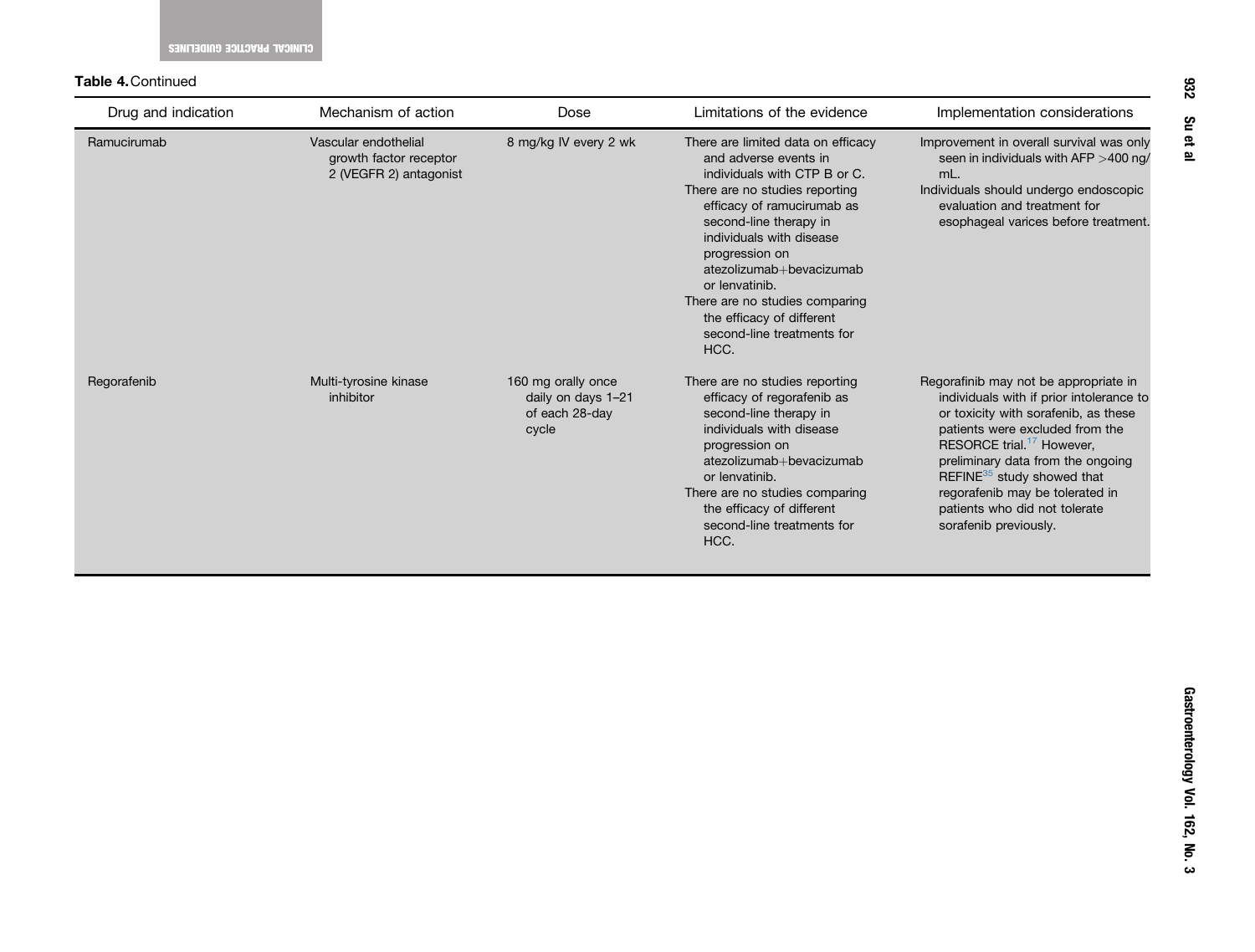regorafenib, as well as the IV monoclonal antibody ramucirumab (anti–vascular endothelial growth factor and the checkpoint inhibitor pembrolizumab (anti-PD1), have shown some improvement in OS. In the case of ramucirumab, the effect was limited to individuals with serum AFP >400 ng/mL. Although most RCTs showed benefit in OS, the evidence was downgraded due to serious concern of bias. The majority of the trials continued treatment until disease progression (based on imaging studies) or the development of serious adverse events. In addition, the effects of postprotocol treatments (treatments received after the discontinuation of the trial interventions) were not considered in the design of any of the trials, and only a few trials performed post-hoc adjustments to account for those effects. Post-protocol treatments were administered after the trial treatment allocation was revealed, which may have influenced the decision regarding these treatments and led to differences in OS. Furthermore, differences in median OS were often modest and improvement in QoL was not clearly demonstrated.

The recommendations of this guideline are overall consistent with those from the American Society of Clinical Oncology $33$  and the National Comprehensive Cancer Network,<sup>[34](#page-14-18)</sup> with a few differences. The American Society of Clinical Oncology guidelines provide recommendations for second-line therapy in patients who received atezolizumab+bevacizumab as first-line treatment; however, we identified this as a knowledge gap in the absence of RCTs evaluating the role of other treatments as second-line therapies after first-line treatment with atezolizumab+bevacizumab. Similarly, the American Society of Clinical Oncology guidelines suggest using atezolizumab+bevacizumab or nivolumab as second-line treatments in patients who failed first-line sorafenib or lenvatinib treatment, a recommendation that we also identified as a knowledge gap due to lack of RCTs. The National Comprehensive Cancer Network guidelines list nivolumab as a preferred first-line therapy in certain circumstances, which we do not comment on because the CheckMate 459 trial has not been published, thus limiting our ability to assess the CoE. The National Comprehensive Cancer Network guidelines also list nivolumab+ipilimumab as another recommended subsequent-line regimen, which we do not include because the CheckMate 040 trial was a phase 1/2 study that did not compare nivolumab+ipilimumab to a treatment that was shown in RCTs to be superior to standard therapies.

#### Plans for Updating the Guideline

In accordance with the Clinical Guidelines Committee policies, all clinical guidelines are reviewed annually at the AGA Clinical Guidelines Committee meeting for new information. The next update for this guideline is anticipated in 3 years from publication.

#### References

<span id="page-13-0"></span>1. [Siegel RL, Miller KD, Fuchs HE, et al. Cancer Statistics,](http://refhub.elsevier.com/S0016-5085(21)04172-X/sref1) [2021. CA Cancer J Clin 2021;71:7](http://refhub.elsevier.com/S0016-5085(21)04172-X/sref1)–[33](http://refhub.elsevier.com/S0016-5085(21)04172-X/sref1).

- <span id="page-13-1"></span>2. [Marrero JA, Kulik LM, Sirlin CB, et al. Diagnosis,](http://refhub.elsevier.com/S0016-5085(21)04172-X/sref2) [staging, and management of hepatocellular carcinoma:](http://refhub.elsevier.com/S0016-5085(21)04172-X/sref2) [2018 Practice Guidance by the American Association](http://refhub.elsevier.com/S0016-5085(21)04172-X/sref2) [for the Study of Liver Diseases. Hepatology 2018;](http://refhub.elsevier.com/S0016-5085(21)04172-X/sref2) [68:723](http://refhub.elsevier.com/S0016-5085(21)04172-X/sref2)–[750](http://refhub.elsevier.com/S0016-5085(21)04172-X/sref2).
- <span id="page-13-2"></span>3. [Finn RS, Zhu AX. Evolution of systemic therapy for he](http://refhub.elsevier.com/S0016-5085(21)04172-X/sref3)[patocellular carcinoma. Hepatology 2021;73\(Suppl](http://refhub.elsevier.com/S0016-5085(21)04172-X/sref3) [1\):150](http://refhub.elsevier.com/S0016-5085(21)04172-X/sref3)–[157.](http://refhub.elsevier.com/S0016-5085(21)04172-X/sref3)
- <span id="page-13-3"></span>4. [Sonbol MB, Riaz IB, Naqvi SAA, et al. Systemic therapy](http://refhub.elsevier.com/S0016-5085(21)04172-X/sref4) [and sequencing options in advanced hepatocellular](http://refhub.elsevier.com/S0016-5085(21)04172-X/sref4) [carcinoma: a systematic review and network meta](http://refhub.elsevier.com/S0016-5085(21)04172-X/sref4)[analysis. JAMA Oncol 2020;6:e204930.](http://refhub.elsevier.com/S0016-5085(21)04172-X/sref4)
- <span id="page-13-4"></span>5. [Altayar O, Shah R, Chang CY, Falck-Ytter Y, Muir AJ.](http://refhub.elsevier.com/S0016-5085(21)04172-X/sref5) [AGA technical review on systemic therapies for hepato](http://refhub.elsevier.com/S0016-5085(21)04172-X/sref5)[cellular carcinoma. Gastroenterology 2022;162:937](http://refhub.elsevier.com/S0016-5085(21)04172-X/sref5)–[951.](http://refhub.elsevier.com/S0016-5085(21)04172-X/sref5)
- <span id="page-13-5"></span>6. [Finn RS, Qin S, Ikeda M, et al. Atezolizumab plus bev](http://refhub.elsevier.com/S0016-5085(21)04172-X/sref6)[acizumab in unresectable hepatocellular carcinoma.](http://refhub.elsevier.com/S0016-5085(21)04172-X/sref6) [N Engl J Med 2020;382:1894](http://refhub.elsevier.com/S0016-5085(21)04172-X/sref6)–[1905.](http://refhub.elsevier.com/S0016-5085(21)04172-X/sref6)
- <span id="page-13-6"></span>7. [Llovet JM, Ricci S, Mazzaferro V, et al. Sorafenib in](http://refhub.elsevier.com/S0016-5085(21)04172-X/sref7) [advanced hepatocellular carcinoma. N Engl J Med 2008;](http://refhub.elsevier.com/S0016-5085(21)04172-X/sref7) [359:378](http://refhub.elsevier.com/S0016-5085(21)04172-X/sref7)–[390](http://refhub.elsevier.com/S0016-5085(21)04172-X/sref7).
- <span id="page-13-17"></span><span id="page-13-16"></span><span id="page-13-7"></span>8. [Cheng AL, Kang YK, Chen Z, et al. Ef](http://refhub.elsevier.com/S0016-5085(21)04172-X/sref8)ficacy and safety of [sorafenib in patients in the Asia-Paci](http://refhub.elsevier.com/S0016-5085(21)04172-X/sref8)fic region with [advanced hepatocellular carcinoma: a phase III rando](http://refhub.elsevier.com/S0016-5085(21)04172-X/sref8)[mised, double-blind, placebo-controlled trial. Lancet](http://refhub.elsevier.com/S0016-5085(21)04172-X/sref8) [Oncol 2009;10:25](http://refhub.elsevier.com/S0016-5085(21)04172-X/sref8)–[34](http://refhub.elsevier.com/S0016-5085(21)04172-X/sref8).
- <span id="page-13-8"></span>9. [Kudo M, Finn RS, Qin S, et al. Lenvatinib versus sor](http://refhub.elsevier.com/S0016-5085(21)04172-X/sref9)afenib in fi[rst-line treatment of patients with unresectable](http://refhub.elsevier.com/S0016-5085(21)04172-X/sref9) [hepatocellular carcinoma: a randomised phase 3 non](http://refhub.elsevier.com/S0016-5085(21)04172-X/sref9)[inferiority trial. Lancet 2018;391:1163](http://refhub.elsevier.com/S0016-5085(21)04172-X/sref9)–[1173.](http://refhub.elsevier.com/S0016-5085(21)04172-X/sref9)
- <span id="page-13-9"></span>10. [Lencioni R, Llovet JM. Modi](http://refhub.elsevier.com/S0016-5085(21)04172-X/sref10)fied RECIST (mRECIST) [assessment for hepatocellular carcinoma. Semin Liver](http://refhub.elsevier.com/S0016-5085(21)04172-X/sref10) [Dis 2010;30:52](http://refhub.elsevier.com/S0016-5085(21)04172-X/sref10)–[60](http://refhub.elsevier.com/S0016-5085(21)04172-X/sref10).
- <span id="page-13-10"></span>11. [Yau T, Park JW, Finn RS, et al. CheckMate 459: a ran](http://refhub.elsevier.com/S0016-5085(21)04172-X/sref11)[domized, multi-center phase III study of nivolumab](http://refhub.elsevier.com/S0016-5085(21)04172-X/sref11) [\(NIVO\) vs sorafenib \(SOR\) as](http://refhub.elsevier.com/S0016-5085(21)04172-X/sref11) first-line (1L) treatment in [patients \(pts\) with advanced hepatocellular carcinoma](http://refhub.elsevier.com/S0016-5085(21)04172-X/sref11) [\(aHCC\). Ann Oncol 2019;30:v874](http://refhub.elsevier.com/S0016-5085(21)04172-X/sref11)–[v875.](http://refhub.elsevier.com/S0016-5085(21)04172-X/sref11)
- <span id="page-13-11"></span>12. [Abou-Alfa GK, Meyer T, Cheng AL, et al. Cabozantinib in](http://refhub.elsevier.com/S0016-5085(21)04172-X/sref12) [patients with advanced and progressing hepatocellular](http://refhub.elsevier.com/S0016-5085(21)04172-X/sref12) [carcinoma. N Engl J Med 2018;379:54](http://refhub.elsevier.com/S0016-5085(21)04172-X/sref12)–[63.](http://refhub.elsevier.com/S0016-5085(21)04172-X/sref12)
- <span id="page-13-12"></span>13. [Finn RS, Ryoo B-Y, Merle P, et al. Pembrolizumab as](http://refhub.elsevier.com/S0016-5085(21)04172-X/sref13) [second-line therapy in patients with advanced hepato](http://refhub.elsevier.com/S0016-5085(21)04172-X/sref13)[cellular carcinoma in KEYNOTE-240: a randomized,](http://refhub.elsevier.com/S0016-5085(21)04172-X/sref13) [double-blind, phase III trial. J Clin Oncol 2020;](http://refhub.elsevier.com/S0016-5085(21)04172-X/sref13) [38:193](http://refhub.elsevier.com/S0016-5085(21)04172-X/sref13)–[202](http://refhub.elsevier.com/S0016-5085(21)04172-X/sref13).
- <span id="page-13-13"></span>14. [Zhu AX, Park JO, Ryoo BY, et al. Ramucirumab versus](http://refhub.elsevier.com/S0016-5085(21)04172-X/sref14) [placebo as second-line treatment in patients with](http://refhub.elsevier.com/S0016-5085(21)04172-X/sref14) [advanced hepatocellular carcinoma following](http://refhub.elsevier.com/S0016-5085(21)04172-X/sref14) first-line [therapy with sorafenib \(REACH\): a randomised, double](http://refhub.elsevier.com/S0016-5085(21)04172-X/sref14)[blind, multicentre, phase 3 trial. Lancet Oncol 2015;](http://refhub.elsevier.com/S0016-5085(21)04172-X/sref14) [16:859](http://refhub.elsevier.com/S0016-5085(21)04172-X/sref14)–[870](http://refhub.elsevier.com/S0016-5085(21)04172-X/sref14).
- <span id="page-13-14"></span>15. [Zhu AX, Kang YK, Yen CJ, et al. Ramucirumab after](http://refhub.elsevier.com/S0016-5085(21)04172-X/sref15) [sorafenib in patients with advanced hepatocellular car](http://refhub.elsevier.com/S0016-5085(21)04172-X/sref15)[cinoma and increased alpha-fetoprotein concentrations](http://refhub.elsevier.com/S0016-5085(21)04172-X/sref15) [\(REACH-2\): a randomised, double-blind, placebo](http://refhub.elsevier.com/S0016-5085(21)04172-X/sref15)[controlled, phase 3 trial. Lancet Oncol 2019;20:282](http://refhub.elsevier.com/S0016-5085(21)04172-X/sref15)– [296.](http://refhub.elsevier.com/S0016-5085(21)04172-X/sref15)
- <span id="page-13-15"></span>16. [Bassler D, Briel M, Montori VM, et al. Stopping ran](http://refhub.elsevier.com/S0016-5085(21)04172-X/sref16)[domized trials early for bene](http://refhub.elsevier.com/S0016-5085(21)04172-X/sref16)fit and estimation of